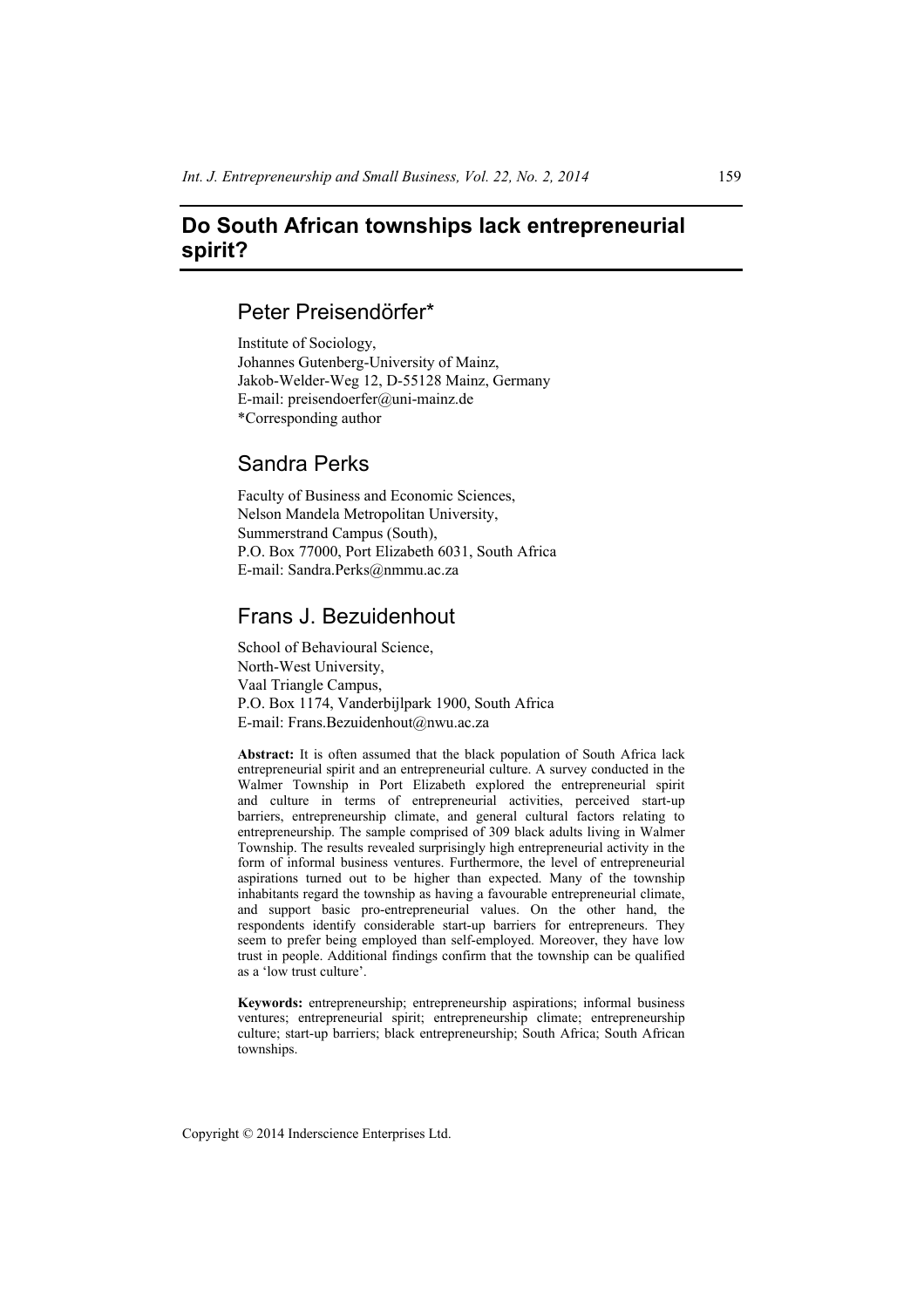**Reference** to this paper should be made as follows: Preisendörfer, P., Perks, S. and Bezuidenhout, F.J. (2014) 'Do South African townships lack entrepreneurial spirit?', *Int. J. Entrepreneurship and Small Business*, Vol. 22, No. 2, pp.159–178.

**Biographical notes:** Peter Preisendörfer is a Full Professor of Sociology at the Institute of Sociology, Johannes Gutenberg University of Mainz, Mainz (Germany). He has been engaged in entrepreneurship research for many years, as documented by his books and many articles (written in both English and German) in this field of study. In addition to entrepreneurship, his other research areas are organisational sociology, environmental sociology and quantitative methods of social research.

Sandra Perks is an Associate Professor of Small Business Management at the Faculty of Business and Economic Sciences, Nelson Mandela Metropolitan University, Port Elizabeth (South Africa). She is active in entrepreneurship and small business management research and mentors micro and small businesses. Her major research areas are small business management and training, marketing, strategic management and conducting qualitative research studies.

Frans J. Bezuidenhout was a Full Professor of Sociology within the Department of Sociology and Anthropology, Nelson Mandela Metropolitan University, Port Elizabeth (South Africa). Currently, he is a Full Professor at the School of Behavioural Science, North West University, Vanderbijlpark (South Africa). He has been active in entrepreneurship research and entrepreneurship training for the past five years. His research and teaching areas are group dynamics, qualitative research methodology, and social problems, while he has a keen interest in empowerment and skills development and training.

#### **1 Introduction**

Since entrepreneurship is important for economic growth and development (Audretsch et al., 2006; Parker, 2009), the governments of many countries attempt to stimulate entrepreneurial attitudes and activities of their working population. This also applies to South Africa, which can be qualified as a 'transition country', characterised by an expanding economy on the one hand and a high level of underemployment on the other (for basic economic and labour market data about South Africa, see Statistics South Africa, 2013).

South Africa ranks 121st out of 186 countries according to the UN Country Human Development Indicator Profile (UN Human Development Report, 2012). This gives South Africa the status of having achieved medium level of human development. However, the official unemployment rate of black South Africans, who constitute more than 80% of the total population of 53 million South Africans, is currently at about 25%. In response to address unemployment and other unfortunate circumstances such as poverty and crime of the black majority, the South African Government is making a concerted effort to improve the situation. An essential part of these endeavours focus on 'black entrepreneurship'. In the context of the political, public and scientific debate about black entrepreneurship in South Africa, it is often assumed that the black population, who reside predominantly in townships, lack an entrepreneurial spirit, do not have adequate entrepreneurial impetus, and no entrepreneurship culture (Babo, 2005; Bradford, 2007;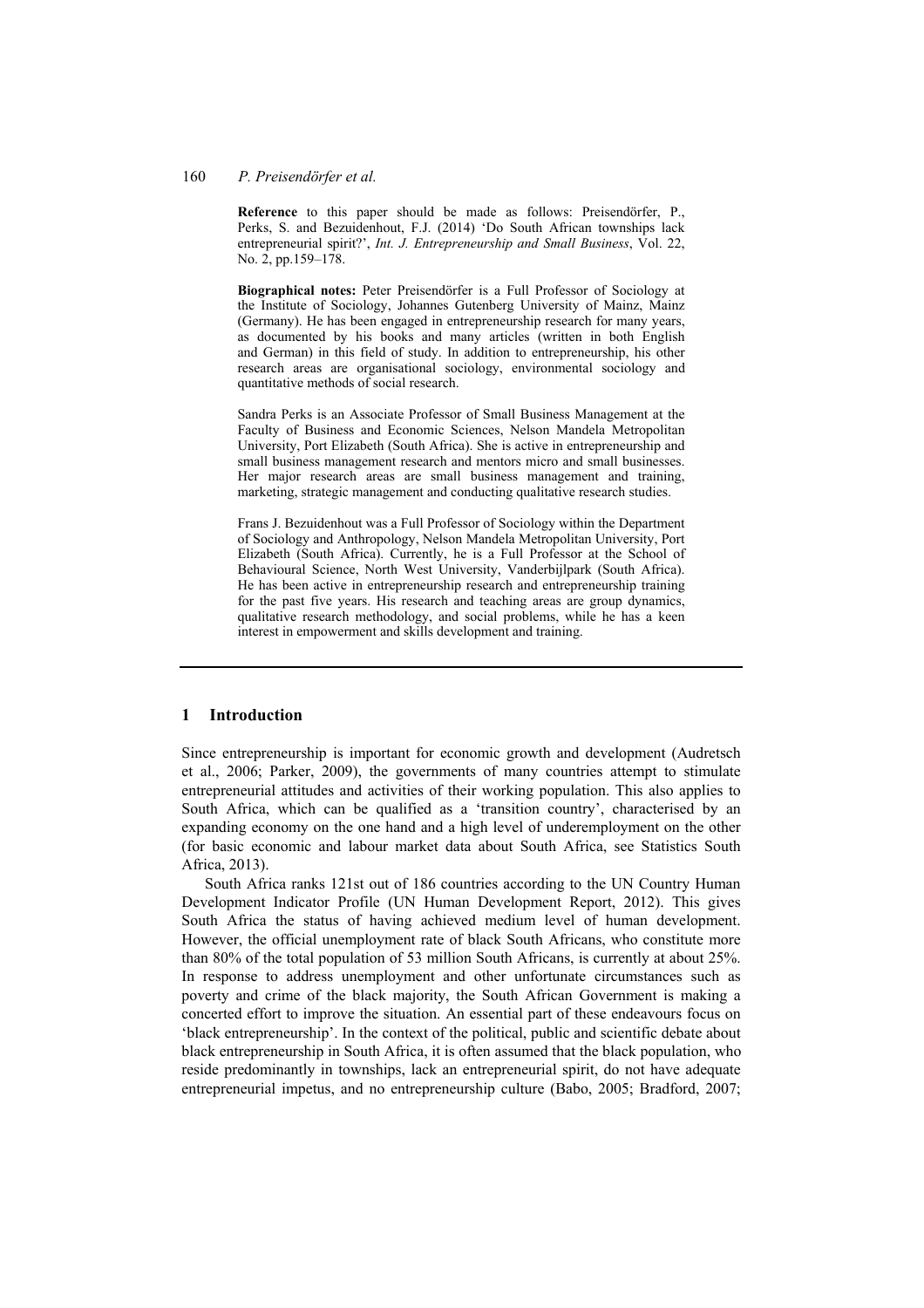Co, 2003; Klemz et al., 2006; Maas and Herrington, 2006; Malagas, 2002; Mitchell and Co, 2007; Morris et al., 1996; Pali, 2002; Preisendörfer et al., 2012; Urban, 2006).

This article will present findings of a quantitative empirical study which focused on the 'lack hypothesis'. The study has the character of a case study because it was based on a standardised survey in a single township. The township under investigation was Walmer Township, situated at the periphery of Port Elizabeth which is the biggest city in the Province of the Eastern Cape of South Africa.

The structure of the article will be as follows: Firstly, the problem statement and objectives of the study are described. Second, a short literature review together with the stated hypotheses derived from the literature will be elaborated upon. Third, the methodology will be outlined. Fourth, the empirical results are presented. And finally, a summary, conclusions and practical implications of the study are provided.

#### **2 Problem statement**

Entrepreneurial spirit and culture is more than scrutinising self-employment rates and registered tax-paying businesses. It also relates to aspirations, attitudes, values, and to a certain socially embedded mind-set. Furthermore, informal, unregistered businesses should be included to correctly investigate entrepreneurial spirit (for the general role, different types and problems of definitions and demarcations of informal ventures, see Bureau and Fendt, 2011; Gurtoo and Williams, 2011; Williams, 2008; Woodward et al., 2011). Although informal businesses are normally small, operate in a volatile environment, and do not generate much economic activity, they require personal initiative, self-discipline, and some entrepreneurial impetus. They can serve as an 'experience field' and 'training ground' for future formal business endeavours. When informal business ventures and subjective representations and prerequisites of entrepreneurship prevalent in the community context are included, the question is whether the notion of a lack of entrepreneurial spirit and culture of the black population in South Africa still applies.

A further caveat in diagnosing a lack of black entrepreneurship spirit in South Africa concerns the validity of the empirical data. The scope of knowledge of the South African township environment is limited. Even basic statistical data about living conditions in South African townships is rare, and often unavailable. Most empirical studies in these contexts serve as useful illustrations but are not based on representative, unbiased samples. It must be mentioned that it is difficult to conduct reliable quantitative research in townships, and this may contribute to a perpetuation of prejudices and empirically inappropriate opinions.

Based on this sceptical position concerning the assumption of a lack of black entrepreneurial spirit, the following questions were investigated: What are the entrepreneurial aspirations and attitudes of black township inhabitants in South Africa? Do black South Africans, who reside in townships, really lack entrepreneurial spirit?

The primary objective of the study was to explore entrepreneurial aspirations of the township population and the factors which influence these aspirations. The secondary, more specific objectives can be summarised as follows:

• conduct a literature study on entrepreneurial activities, aspirations, barriers, climate and general cultural beliefs with regard to entrepreneurship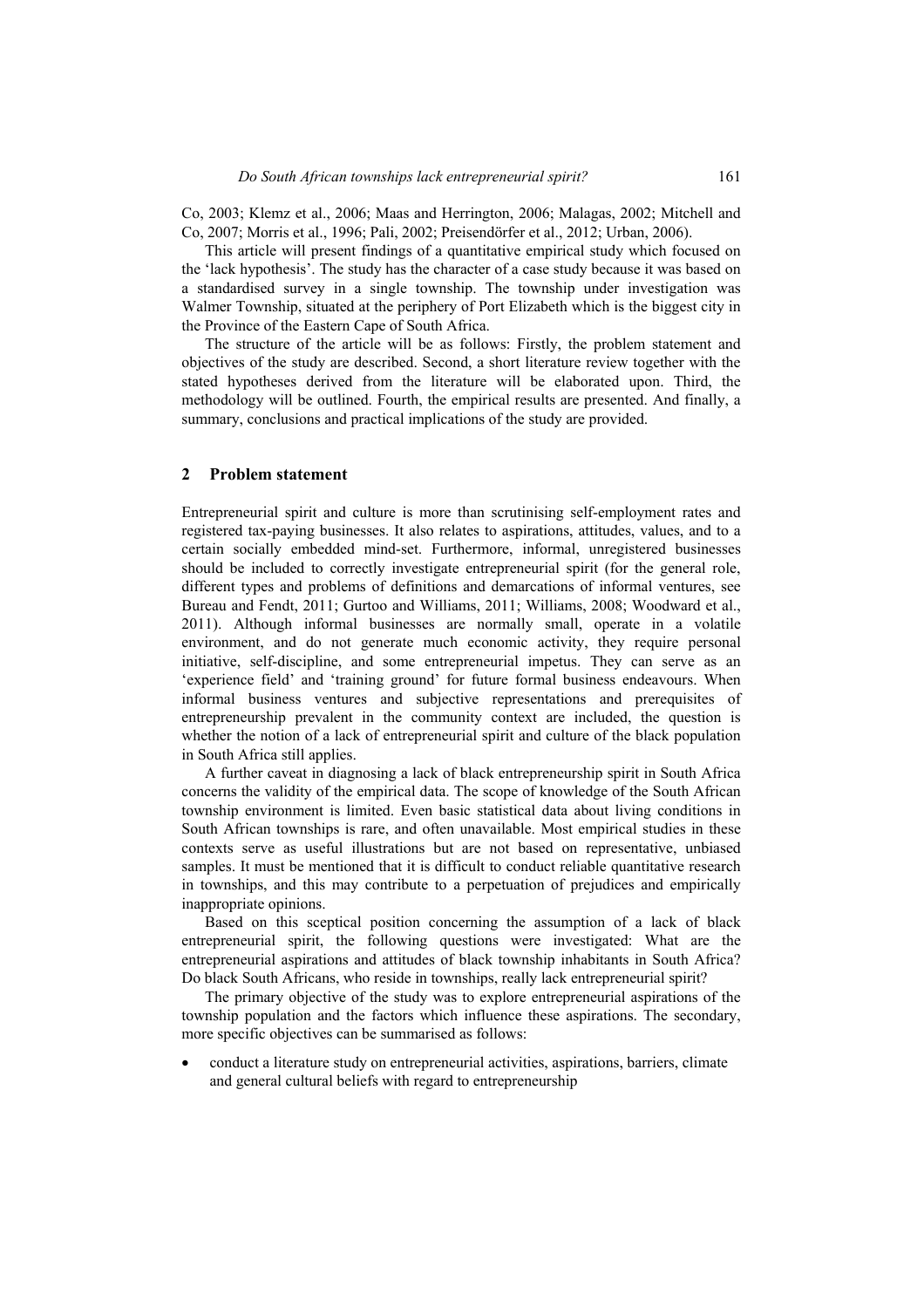- empirically determine whether self-employment activities and aspirations differ amongst gender, age and educational level
- empirically assess the perceptions regarding entrepreneurial barriers, climate and general cultural beliefs
- provide guidelines on how entrepreneurial self-employment aspirations in the township could be encouraged.

### **3 Literature review and hypotheses**

#### *3.1 Entrepreneurial activities and aspirations*

The conventional way of examining the state of entrepreneurship in a country, region or community is to consider the number of business registrations or the percentage of the self-employed (Birch, 1987; Parker, 2005, 2009; Storey, 1994; Wagner and Sternberg, 2004). Besides actual engagement in entrepreneurship, the interest of the working population in self-employment, and plans or aspirations to start one's own business in the future, can also be qualified as an important component of an entrepreneurial spirit (Douglas and Shepherd, 2002; Henley, 2007; Hessels et al., 2008; Reynolds, 1991).

Based on descriptive data on the entrepreneurial engagement level, theoretical and empirical studies are also interested in the social profile of potential and actual entrepreneurs. The most prominent individual profile factors are gender, age and education. With respect to gender, the typical finding is that men are more often self-employed than women, and men more often declare self-employment aspirations. The reasons suggested for the lower self-employment rate and the lower self-employment aspirations of women range from gender role stereotypes and shortages of financial and human capital, to discrimination by potential customers. Depending on the context, however, the difference between men and women may vary. There are certain hints in the literature that in a context of widespread poverty, women show more entrepreneurial activity, particularly in the form of necessity-driven, informal business ventures (Babo, 2005; Gurtoo and Williams, 2009; Morris et al., 1996; Williams, 2008).

With regard to age, most studies find an inversely U-shaped pattern of entrepreneurship activity (Brüderl et al., 2007; Parker, 2005; Wagner and Sternberg, 2004). This means that the probability of participation in entrepreneurship first increases and then decreases with age. The inversely U-shaped relation between age and the propensity to become an entrepreneur is derived from the assumption that the young lack the experience and financial resources to start a business, while the older do not switch to self-employment because the period of amortisation of the start-up costs is too short [Wagner and Sternberg, (2004), p.228]. Contrary to actual participation in entrepreneurship, it is anticipated that the intention to start a new business in the future should continuously decline with age, because older employees tend to have settled in a career and may increasingly become risk-averse.

The 'classical proposition' with respect to the level of education is that a higher level of schooling is linked positively to entrepreneurial activities and ambitions (Bates, 1990; Brüderl et al., 1992; Davidsson and Honig, 2003; Schultz, 1982). Based on human capital theory, it is argued that educated individuals are better prepared to detect promising business opportunities, to plan a new business venture, and to organise and manage an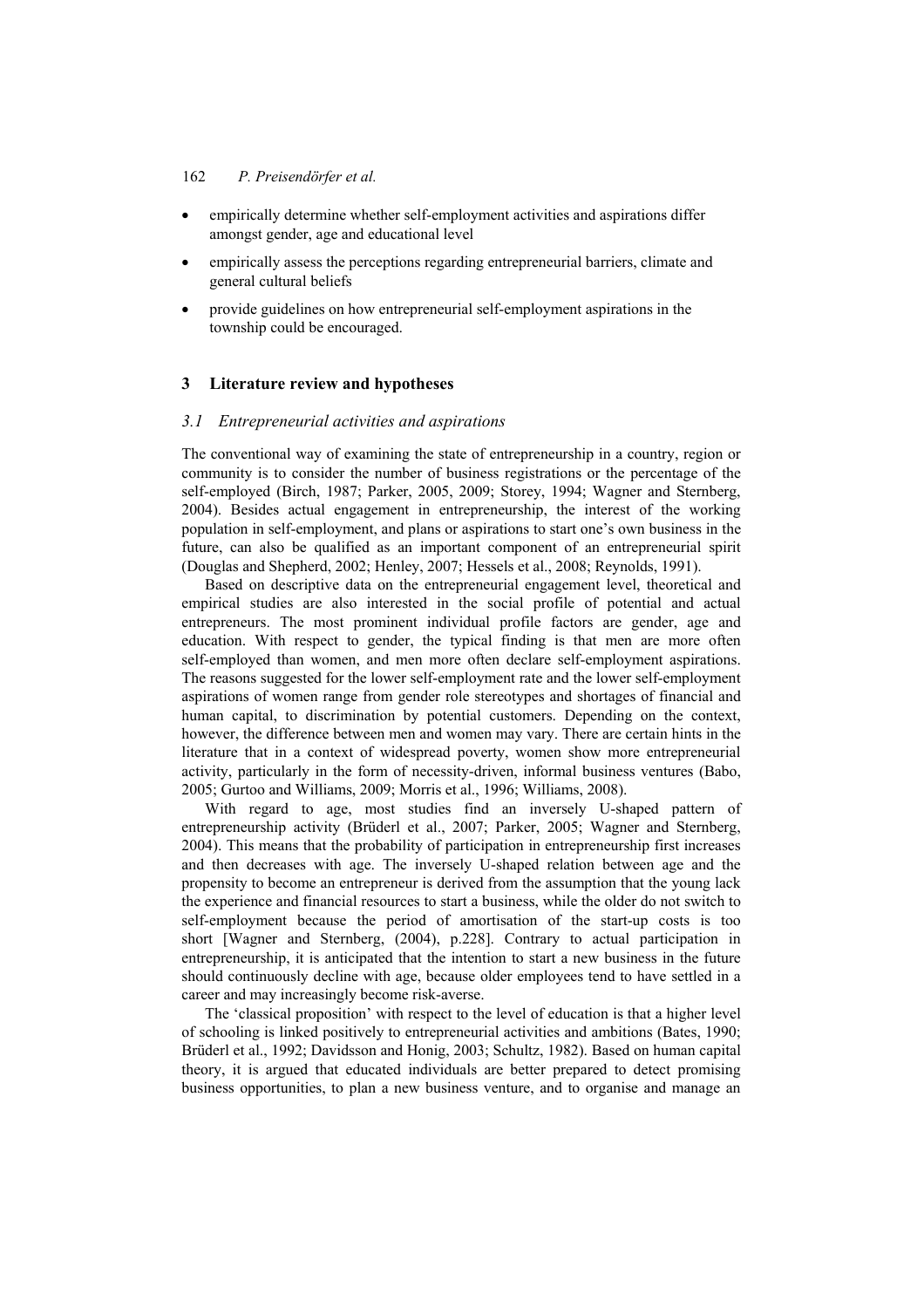ongoing business efficiently. However, it should be kept in mind that individuals with a higher level of schooling – as compared to those with lower schooling – also have better job opportunities and a higher income potential in the labour market as employee and dependent worker (Gimeno et al., 1997). This means that the expected reimbursement of self-employment has to be higher for educated persons to make self-employment an attractive career choice. The constellation of good job opportunities in employee positions could be true for highly qualified black men and women in South Africa. Since the abolishment of apartheid, the government has enacted affirmative action programmes which make provision for highly qualified jobs to be filled preferably with black candidates (Adam, 1997; Republic of South Africa, 2003).

#### *3.2 Additional components of entrepreneurship spirit*

Entrepreneurial activities and aspirations can be seen as final manifestations of the broader concept of entrepreneurship. In a broader definition, entrepreneurship also refers to general conditions in a context (such as a community) that are supportive of self-employment and the creation of new business ventures (Hébert and Link, 1989; Hechavarria and Reynolds, 2009; Kirchhoff, 1994; Shane, 2003). Based on this understanding, the researchers included three additional components of entrepreneurship in the study.

- *Perceived start-up barriers for entrepreneurs:* The motivation to start one's own business may not be as high if potential entrepreneurs see many barriers to entrepreneurship. It is also important for those political, economic and societal actors who want to promote entrepreneurship, to be aware of the specific obstacles and barriers that potential entrepreneurs perceive as impacting their intention to start their own business ventures. Previous studies on entrepreneurship in general and on black entrepreneurship in South Africa in particular show that financial restrictions (lack of own money, no access to bank loans), complex administrative procedures, and the shortage of human capital (low level of basic education and entrepreneur-specific qualities) are most often mentioned as barriers to entrepreneurship [Babo, (2005), pp.243–252; Preisendörfer et al., 2012; Robertson et al., 2003].
- *Entrepreneurship climate:* While the concepts of entrepreneurial climate and culture are often discussed in entrepreneurship literature (Baughn and Neuperk, 2003; Davidsson, 1995; Hechavarria and Reynolds, 2009; Morris and Schindehutte, 2005; Hofstede et al., 2004; Stephan, 2008), there is no consensus on how to empirically measure these concepts. Nevertheless, there are some prominent topics which regularly occur in debates about a pro-entrepreneurial climate in the context of communities. In the study, the interviewees were requested to respond to some of these topics through a series of agree/disagree statements. These statements pertained to topics such as the perception of many business opportunities in the community, the perceived social status and social standing of business founders, story-telling about successful new businesses, and trust in successful businessmen/women.
- *General cultural factors:* There are cultural factors assumed to be associated with entrepreneurship which emphasise basic value orientations in relation to economic life. The concept of entrepreneurship is usually associated with (ideological) ideas such as hard work, personal responsibility, appreciation of competition, and belief in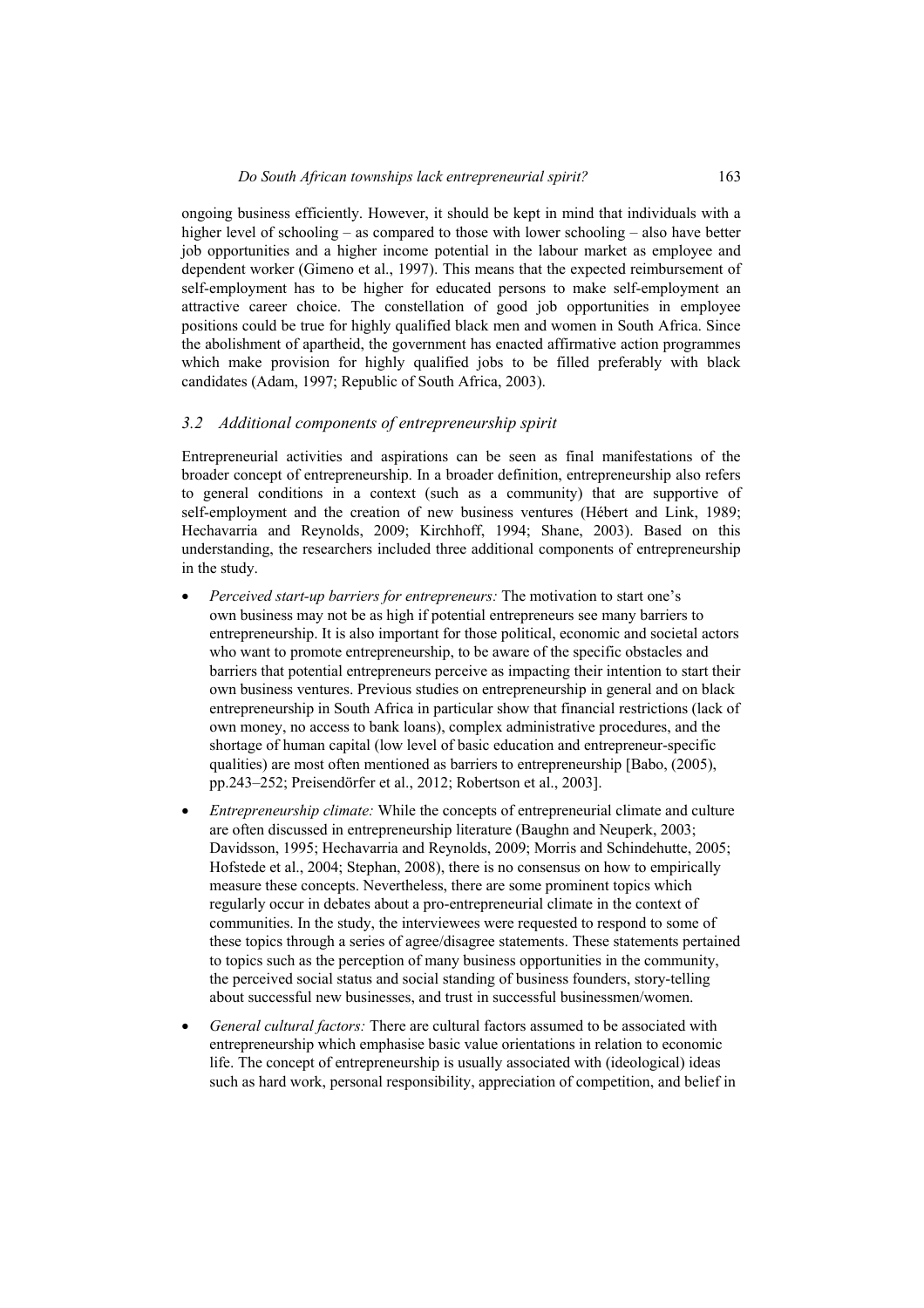economic efficiency (Hébert and Link, 1989; Schumpeter, 1961; Shane, 2003). Furthermore, as evident in the international debate on 'social capital' (Coleman, 1990; Putnam, 2000), trust seems to be essential for business efficiency and economic prosperity. Comparative population surveys indicate a level of trust in other people to be about 60–70% in Scandinavian countries (Sweden, Norway, Finland), about 30–40% for USA, Germany and France, and about 20–30% for Poland and Italy (Delhey and Newton, 2005; Newton, 1999, 2001). Literature has also revealed multiple positive economic consequences of a 'trusting culture' (Guiso et al., 2006). Trust also seems to be important for new businesses and all forms of entrepreneurial activity (Scanner, 1997; Troilo, 2010; Welter, 2012; Kwon et al., 2013). With reference to communities in the USA, Alesina and La Ferrara (2002) have found that factors associated with low trust are, inter alia, a recent history of traumatic experiences, belonging to a group that historically felt discriminated against, and being economically unsuccessful in terms of income and education. While this profile of a 'low trust community' seems to fit the situation of most South African townships, there is a shortage of empirical data to substantiate this assumption.

#### *3.3 Hypotheses*

Based on the background described above, the study started with the general assumption that the often asserted lack of entrepreneurial spirit in South African townships requires a detailed investigation. Even if the focus is restricted to entrepreneurial activities, it is assumed that the account of informal, mundane and volatile businesses may challenge the lack of entrepreneurial spirit hypothesis.

If one considers the other components of entrepreneurial spirit, it should have become evident from the preceding literature review that the investigation of the research problem must take into consideration the complexity of the South African township environment. Therefore, the following specific hypotheses were formulated pertaining to differences regarding entrepreneurial aspects (i.e., entrepreneurial activity, entrepreneurial aspirations, perceived entrepreneurial barriers, entrepreneurship climate, and general cultural factors) according to demographic data (i.e., gender, age and education):

- $H_{1a}$ : Men are more often active as entrepreneurs and have more entrepreneurial aspirations than women.
- $H_{1b}$ : There is an inversely U-shaped relationship between age and self-employment, and a negative relationship between age and entrepreneurial aspirations (i.e., intentions to start a new business in the near future).
- $H<sub>1c</sub>$ : Individuals with a higher level of education/schooling will be more often self-employed and declare more often entrepreneurial aspirations.
- $H_{2a}$  to  $H_{2c}$ : Men, young people and persons with a higher level of education perceive fewer barriers to entrepreneurship than women, older people and persons with less education.
- $H_{2d}$ : Self-employed persons and those with entrepreneurial aspirations perceive fewer barriers to entrepreneurship than those without entrepreneurial aspirations.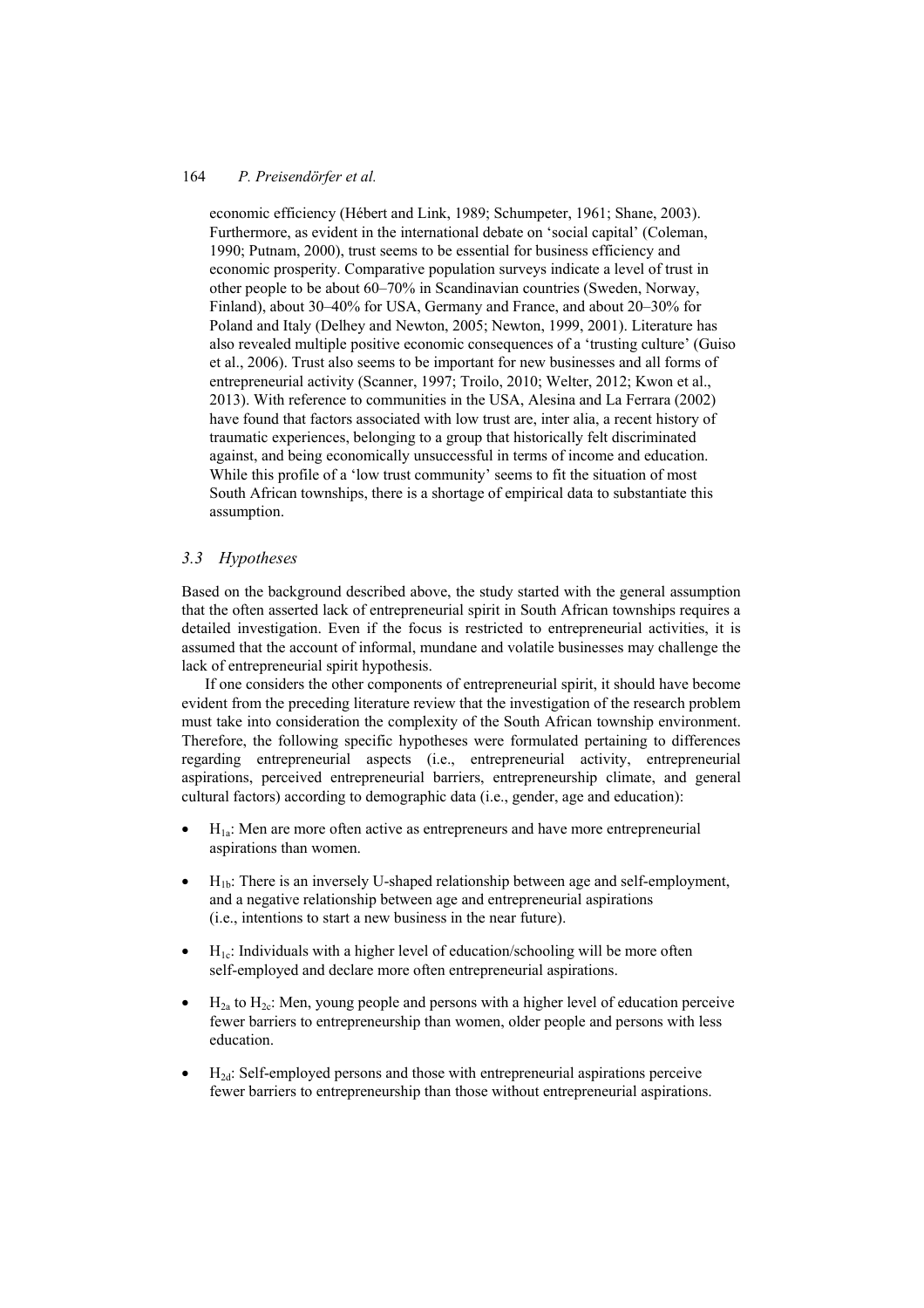- $H_{3a}$  to  $H_{3d}$ : Men, young people, persons with a higher level of education, self-employed persons and persons with entrepreneurial aspirations perceive a more favourable entrepreneurship climate in the community than women, older people, persons with less education and individuals without entrepreneurial aspirations.
- $H_{4a}$  to  $H_{4d}$ : Men, young people, persons with a higher level of education, self-employed persons and persons with entrepreneurial aspirations have more pronounced general cultural values supportive to entrepreneurship than women, older people, persons with less schooling and individuals without entrepreneurial aspirations.

In the following section the methodology applied in the study is discussed.

### **4 Methodology**

The data used to investigate the entrepreneurial spirit in the context of South African townships was obtained from a population survey conducted in Walmer Township, also referred to as Gqebera Township. Walmer is located in the Nelson Mandela Bay Metropolitan area, near the Port Elizabeth Airport. According to estimates by local authorities, there are currently approximately 40,000 people living in Walmer Township. As in many other South African townships, Walmer Township is characterised by severe poverty, unemployment, crime and HIV/AIDS.

By utilising survey data, based on a random sample of township inhabitants, it is possible to ask respondents directly about their self-employment activities and business ownership aspirations. This method has the advantage of including informal and 'minimalist' business ventures. In addition to direct participation in entrepreneurship (entrepreneurial activity and aspirations), the study was interested in attitudes and opinions concerning entrepreneurship, perceived barriers to entrepreneurship, and the general entrepreneurial climate in the township community.

Embedded in a broader research project (see the Acknowledgements of this article), a standardised population survey was conducted to determine the opinions of Walmer's residents on entrepreneurship, whether they are actually involved in informal or formal businesses, and, if not, whether they have entrepreneurial aspirations for the future. The survey was carried out by means of face-to-face interviews.

The survey manager resided for more than half a year in Walmer Township, recruited, trained and supervised 28 local fieldworkers to conduct the face-to-face interviews. The interview schedule was available both in English and Xhosa, as most Walmer Township inhabitants speak Xhosa. The duration of the interviews was between 15 to 60 minutes. Although circumstances in Walmer are difficult with regard to challenges of illegal settlements, a high turnover of population and fear of crime, an excellent response rate of more than 80% was obtained. A total of 309 interviews were completed successfully.

The random sample for the survey was drawn by using a detailed map of Walmer Township showing small-scale residential plots (most often with only one household per plot). About two thirds of the township was documented precisely on this map. The other third consisted of unapproved plots and informal settlements. In the first phase, 230 of almost 4,000 approved plots were selected randomly, and one interview was (where possible) conducted with an adult who was selected randomly in each plot. In the second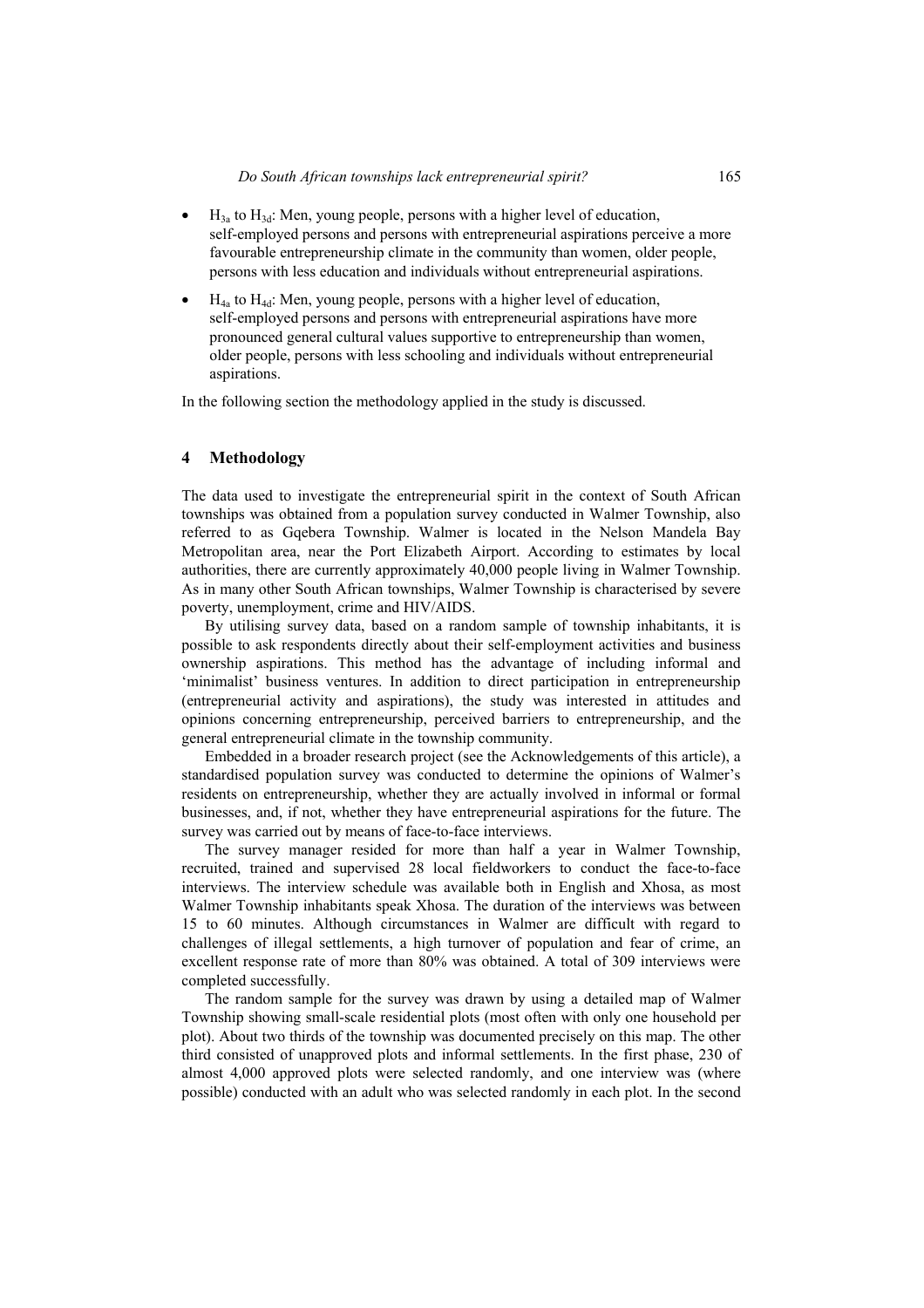phase, another 100 interviews were conducted amongst the inhabitants who lived on unapproved plots in the township, referring to a random-route procedure.

The questionnaire, consisting of four sections, enabled exploration of the following:

- Section 1: Current self-employment activities and self-employment aspirations.
- Section 2: Perceived entrepreneurial barriers to starting a new business.
- Section 3: Perceived entrepreneurship climate within the township community.
- Section 4: Selected general cultural factors which may impact entrepreneurial aspirations and self-employment activities.

The data was collected using questions most often in the form to solicit 'yes/no' or 'agree/disagree' responses. The statistical analyses were done with SPSS, using simple frequency counts, cross tables, and OLS-regression models.

### **5 Empirical results**

#### *5.1 Results of biographical data*

Firstly, some elementary biographical data of the survey respondents which is important for testing the hypotheses will be reported on. Table 1 shows the frequency distributions of gender (male, female), age (three age groups: 18–30 years, 31–44 years, and 45 or more years), and education (three groups according to the highest level of schooling: primary, grade 8–10, and grade 11 or higher).

|                           |                     | $\%$ | $\boldsymbol{n}$ |
|---------------------------|---------------------|------|------------------|
| Gender                    | Male                | 39.4 | 121              |
|                           | Female              | 60.6 | 186              |
| Age in years              | $18 - 30$           | 35.6 | 109              |
|                           | $31 - 44$           | 32.7 | 100              |
|                           | 45 or older         | 31.7 | 97               |
| Highest educational level | Primary             | 23.8 | 72               |
|                           | Grade 8 to grade 10 | 33.0 | 100              |
|                           | Grade 11 or higher  | 43.2 | 131              |

Table 1 Biographical data of respondents

More females than males (61 versus 39%) were interviewed in the survey. This was presumably due to the fact that men are more difficult to reach during the day because of employment outside the township, while some only return home during weekends, or even after longer intervals. The sample was relatively evenly spread in terms of age groups, with the 18 to 30 years old group being slightly higher. With reference to the education level, 24% of the respondents had only acquired primary schooling, while 33% grade 8 to 10, and 43% obtained a senior secondary level of schooling. This frequency distribution on educational levels indicates a certain bias of survey participation in favour of those who had a post matric qualification (although exact data on educational levels of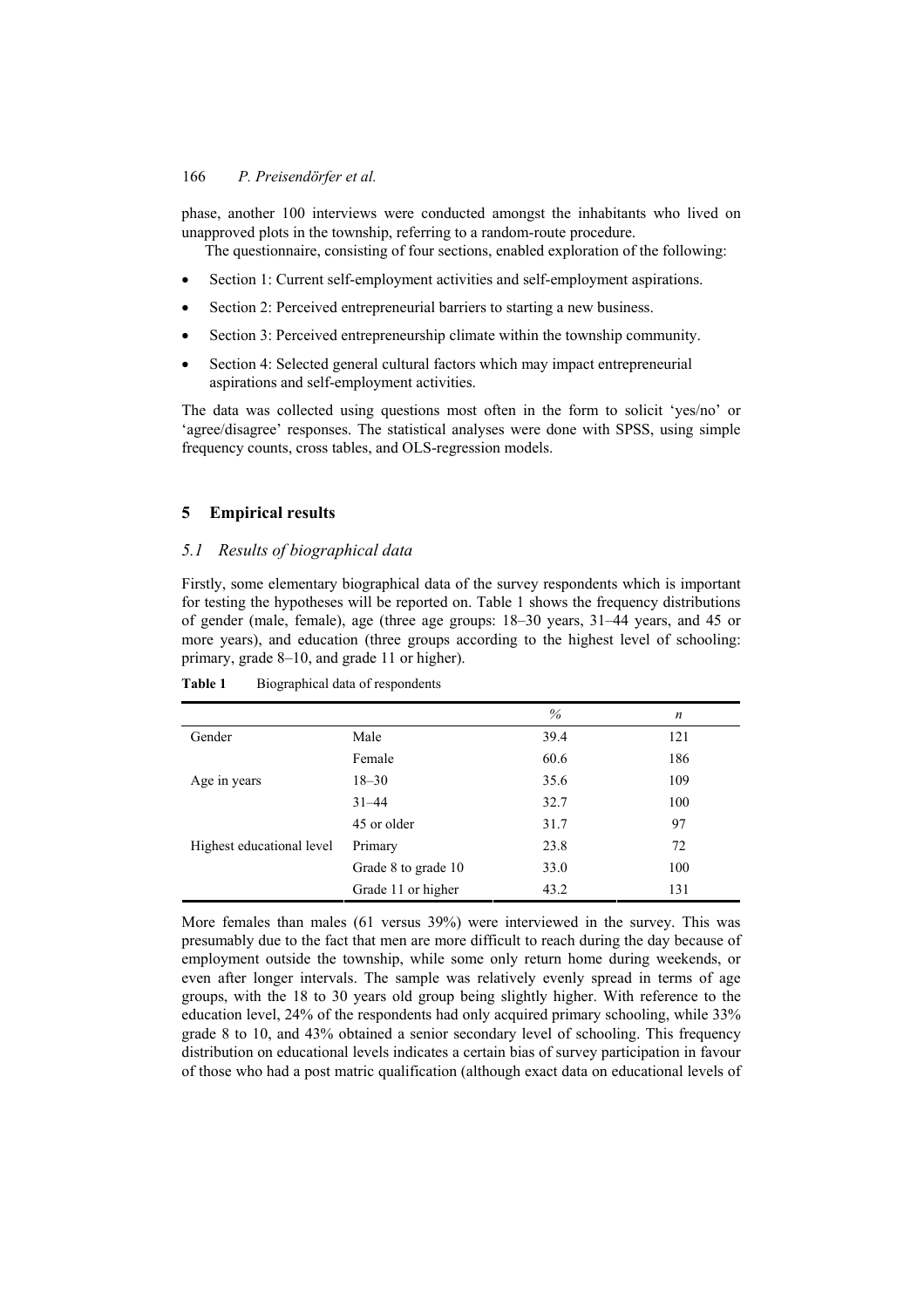black South Africans living in townships could not be obtained to draw adequate comparisons).

#### *5.2 Results of entrepreneurial activities and aspirations*

Following survey questions routinely used in the international Global Entrepreneurship Monitor project (for more details about this project, see GEM, 2013), the respondents were asked: 'Are you currently self-employed, the owner of a company, or selling any goods or services: yes or no?' As shown in Table 2 below, 13% answered 'yes'. This is a surprisingly high percentage, and a first notable empirical result. Almost all the self-employed respondents were informal traders, who engaged in small trade, for example, sold cigarettes, fresh fruit, or refuse bags. Nevertheless, as suggested by Woodward et al*.* (2011), such activities indicate some entrepreneurial spirit, which could result in promising businesses in the future.

**Table 2** Entrepreneurial activity and aspirations

|                                                                                             | $\frac{0}{0}$ | n   |
|---------------------------------------------------------------------------------------------|---------------|-----|
| Currently self-employed                                                                     | 13.3          | 41  |
| Self-employment aspirations: in process of starting a new<br>business                       | 10.7          | 33  |
| Self-employment aspirations: expecting to start a business<br>within next three years       | 30.7          | 95  |
| Thoughts about starting own business, seriously                                             | 7.4           | 23  |
| Thoughts about starting own business, but not seriously                                     | 4.9           | 15  |
| Currently not self-employed, no self-employment aspirations,<br>no self-employment thoughts | 33.0          | 102 |

With reference to the respondents who were currently not self-employed, the following GEM-question was asked: 'Are you currently trying to start a new business which may involve you being self-employed or selling goods or services: yes or no?' If the answer was 'no', the next question was: 'Are you expecting to start a new business which may involve you being self-employed within the next three years: yes or no?' Based on the full sample of the respondents (i.e., the currently self-employed included in the denominator), 11% of the respondents mentioned that they were in the process of starting a new business, while a further 31% stated that they expected to start a business within the next three years. It can be deducted that 41% of the respondents interviewed can be categorised as 'self-employment aspirants'.

The group of respondents who were both currently not self-employed and without aspirations of being self-employed, the following question was asked: 'Up until now, have you ever thought about starting your own business: yes, seriously; yes, but not seriously; no?' 7% of all respondents answered 'yes, seriously', and 5% 'yes, but not seriously'. At the end of this sequence of questions, 33% were neither currently self-employed, nor did they articulate self-employment aspirations, nor did they have thoughts of self-employment.

Taken together, the results as indicated in Table 2 suggest that researchers should be cautious when postulating a lack of black entrepreneurship in South Africa. When studies include all forms of informal and 'minimalist' businesses, they might be expected to find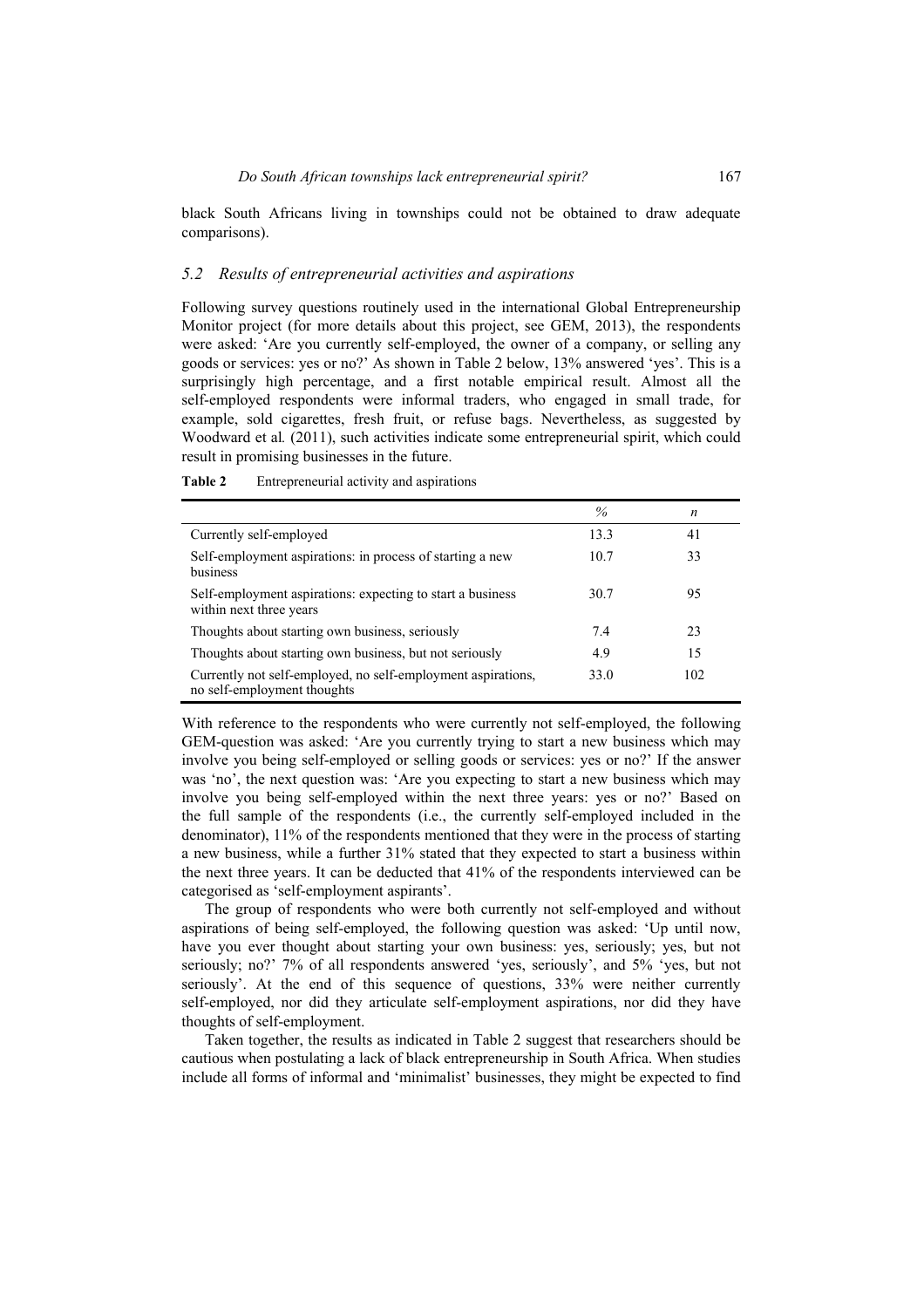self-employment figures of more than 10% in South African townships. Such a figure cannot be qualified as 'remarkably low'. Furthermore, entrepreneurial aspirations are a widespread phenomenon. It has to be conceded that the fluid nature of entrepreneurial aspirations makes it difficult to predict whether or not such aspirations will actually yield a growing number of black-owned business ventures in the future. While this is an important question, it is not the focus of this article.

With regard to hypotheses  $H_{1a}$  to  $H_{1c}$ , Table 3 shows the outcome of bivariate cross tables between gender, age and level of education on the one hand, and entrepreneurial activity and aspirations on the other hand.

**Table 3** Entrepreneurial activity and aspirations according to gender, age and education (column percentages)

|                                        |      | Gender<br>Age |             |      |                     |                  | Highest educational level |                  |                            |
|----------------------------------------|------|---------------|-------------|------|---------------------|------------------|---------------------------|------------------|----------------------------|
|                                        | All  |               | Male Female |      | $18 - 30$ $31 - 44$ | $45$ or<br>older | Primary                   | Grade<br>8 to 10 | Grade<br>$11$ or<br>higher |
| Currently<br>self-employed             | 13.3 | 15.7          | 11.8        | 10.1 | 15.0                | 15.5             | 9.7                       | 13.0             | 14.5                       |
| Self-employment<br>aspirations         | 41.4 | 39.7          | 43.0        | 52.3 | 40.0                | 30.9             | 40.3                      | 39.0             | 44.3                       |
| No self-employment 45.3<br>aspirations |      | 44.6          | 45.2        | 37.6 | 45.0                | 53.6             | 50.0                      | 48.0             | 41.2                       |

Notes: *Gender:* chi-squared = 1.025, p = 0.599, df = 2

*Age:* chi-squared = 10.027,  $p = 0.040$ , df = 4

*Education:* chi-squared =  $2.229$ ,  $p = 0.694$ , df = 4

There are no remarkable differences of entrepreneurial activity and aspirations between men and women. A chi-squared test of the cross table yields a chi-squared value of 1.02 with  $p = 0.60$ . Age is connected with differences in the form that the older respondents are more often currently self-employed and – more clearly pronounced – that the younger respondents declare higher aspirations of self-employment (52 versus 31%). The age effect is significant at the 5% level (chi-squared = 10.03,  $p = 0.04$ ). Although there is a weak tendency that better educated blacks are more often self-employed and show a stronger interest in self-employment, the influence of the educational level is insignificant (chi-squared = 2.23,  $p = 0.69$ ).

The results of Table 3 reveal that our Hypotheses  $H_{1a}$  and  $H_{1c}$  have to be rejected. Hypothesis  $H_{1b}$  finds a partial confirmation with respect to the expectation that entrepreneurial aspirations decline with age. As already suggested in the literature discussion above, the observation that there is no difference of entrepreneurship activity between men and women may result from the context of widespread poverty in the township which pushes women to embark on entrepreneurial ventures based on economic necessity. The missing effect of education may relate to the fact that better educated blacks have relatively good job opportunities in the labour market.

#### *5.3 Results of perceived start-up barriers*

Eight statements were used to explore perceived start-up barriers for entrepreneurs in the community. The question wording was: 'There are possibly general or personal barriers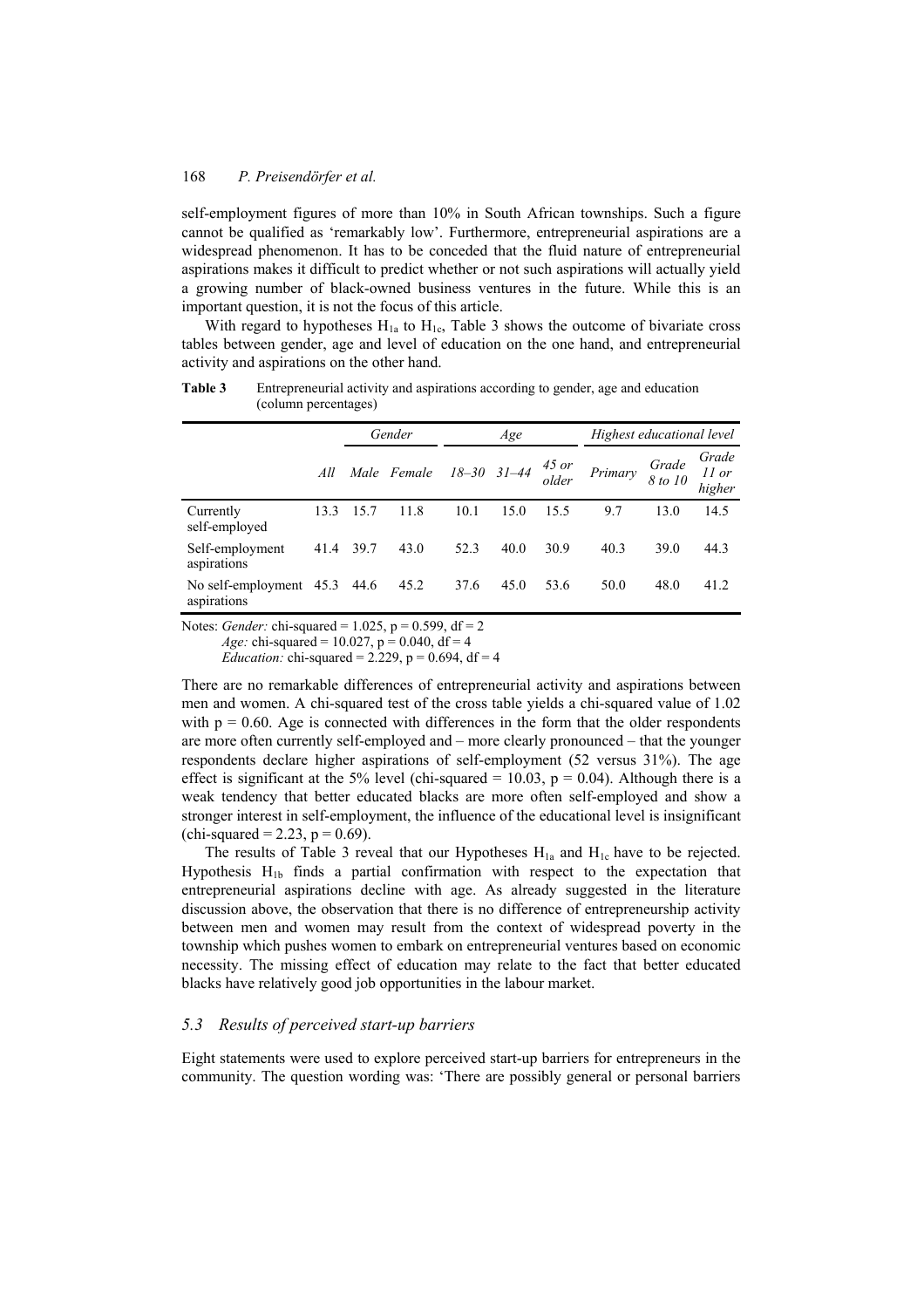starting a business. In what follows, we have some statements. Do you agree or disagree? People in my community don't start a business, because they…' Table 4 presents the responses in terms of agreement, ranked in descending order according to the highest agreement.

**Table 4** Perceived entrepreneurial barriers

|                                            | % agree |
|--------------------------------------------|---------|
| Lack of personal financial resources       | 97.1    |
| Difficulties of accessing bank finance     | 93.5    |
| Complex administrative procedures          | 88.0    |
| Afraid of losing money/property            | 82.1    |
| No appropriate skills and education        | 80.5    |
| Rather get a job than start a new business | 79.9    |
| Do not want to be known as a failure       | 75.3    |
| Too much competition from suburbs          | 62.6    |

The percentages in Table 4 reveal that the respondents perceived many start-up barriers. It is interesting to note that with the exception of the last statement (too much competition from suburbs), all the respondents' extent of agreement exceeded 75%. It should be borne in mind that the respondents might have been biased by acquiescence, i.e., a general tendency to agree to survey questions. However, this is too convenient an explanation for the high rate of agreeing with the barrier-statements.

In accordance with literature, financial problems (lack of personal financial funding, difficulties with accessing funding from banks) dominate the high response rates (97 and 94% in agreement respectively). In addition to financial matters, complex administrative procedures were found problematic (88%). The recommendation of less bureaucracy seems to be straightforward, but it cannot be excluded that the respondents simply perceive administrative procedures as complex, without having any experience thereof. As expected, the lack of skills and a low educational level also rank high as a start-up barrier (81%). Interestingly, 80% of the respondents were convinced that the township residents prefer to be employed rather than start a new business. This is not a barrier in the usual sense, but more of a cultural mind-set indicating that there is a perception among respondents that township inhabitants do not have entrepreneurial intentions.

To investigate the question of whether the perceptions of barriers to entrepreneurship vary with gender, age, education and self-employment activity/aspirations of the respondents, the eight (0/1 coded) barrier-statements were added to an index with a possible range from 0 to 8. Thereafter, an OLS-regression model was run by utilising the 'barrier index' as dependent and gender, age, education and self-employment activity/aspirations as independent variables. The results of this analysis can be found in Table 5. Evidently, gender, age and the level of education do not significantly influence the perception of entrepreneurial barriers in the community. However, self-employment activity and aspirations show significant effects in the expected direction. The respondents with self-employment aspirations and those currently self-employed perceive fewer barriers to entrepreneurship than those without self-employment aspirations. Interestingly, the effect is stronger for those aspiring self-employment than those already self-employed. The self-employment aspirants seem to perceive the situation too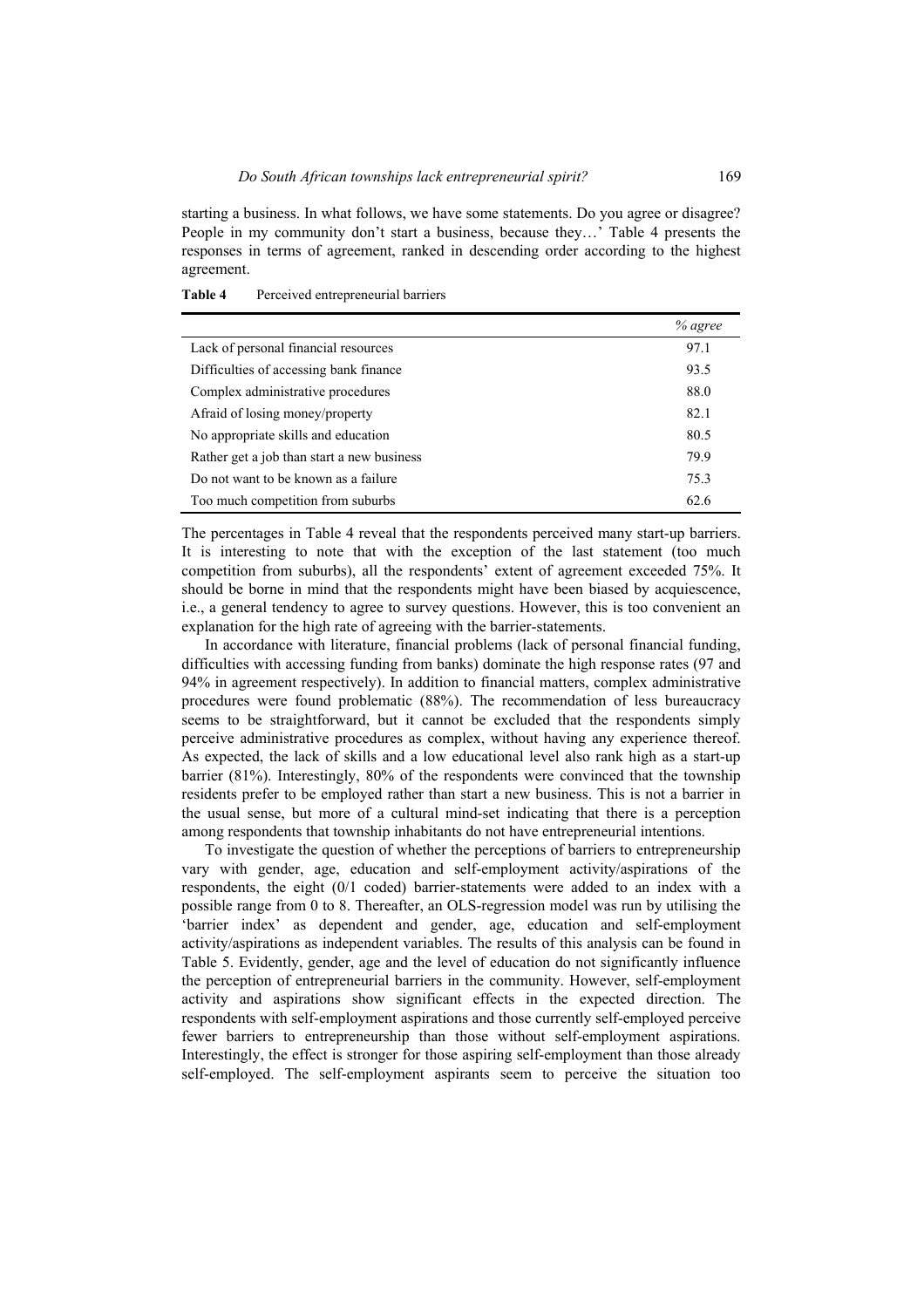optimistically, whereas the optimism of those who have real experience with selfemployment is moderate.

|                                                             | <i>Unstandardised</i><br>regression<br>coefficients | <i>T</i> -values |
|-------------------------------------------------------------|-----------------------------------------------------|------------------|
| Gender (reference: male)                                    |                                                     |                  |
| Female                                                      | 0.253                                               | 1.479            |
| Age in years (reference: 18–30)                             |                                                     |                  |
| $31 - 44$                                                   | 0.124                                               | 0.605            |
| 45 or older                                                 | 0.180                                               | 0.764            |
| Highest educational level (reference: primary)              |                                                     |                  |
| Grade 8 to grade 10                                         | 0.019                                               | 0.081            |
| Grade 11 or higher                                          | $-0.198$                                            | 0.814            |
| Self-employment (reference: no self-employment aspirations) |                                                     |                  |
| Self-employment aspirations                                 | $-0.556$                                            | $3.077***$       |
| Currently self-employed                                     | $-0.431$                                            | $1.641*$         |
| R-squared, number of cases                                  | 5.7%                                                | 301              |

Table 5 Gender, age, education and self-employment as determinants of perceived entrepreneurial barriers (OLS regression)

Notes: \*Significant at 10%-level, \*\*significant at 5%-level, \*\*\*significant at 1%-level.

Looking back at the hypotheses, the findings in Table 5 mean that Hypotheses  $H<sub>2a</sub>$ to  $H_{2c}$  are not supported. Hypothesis  $H_{2d}$  that self-employed persons and those with entrepreneurial aspirations perceive fewer start-up barriers than those without entrepreneurial aspirations is supported.

# *5.4 Results of entrepreneurship climate*

On the basis of the literature dealing with the question of whether entrepreneurship is an integral feature of everyday life in the community (see Section 3), six yes/no statements were selected for the survey to capture essential elements of a pro-entrepreneurial climate. Table 6 presents the results of the perception of the respondents on entrepreneurship climate in the township. The first four statements were phrased positively, while the last two negatively.

| Table 6 | Perceptions of entrepreneurial climate in the community |  |
|---------|---------------------------------------------------------|--|
|         |                                                         |  |

|                                                                                                    | % agree |
|----------------------------------------------------------------------------------------------------|---------|
| There are many opportunities to start a new business                                               | 66.7    |
| People who have successfully started a new business have a higher status and are<br>more respected | 65.6    |
| You will often hear stories about successful new businesses                                        | 64.6    |
| Most people regard starting a new business a desirable career choice                               | 54.2    |
| People don't trust successful business people                                                      | 41.4    |
| It is shameful if somebody starts a business and fails                                             | 64.9    |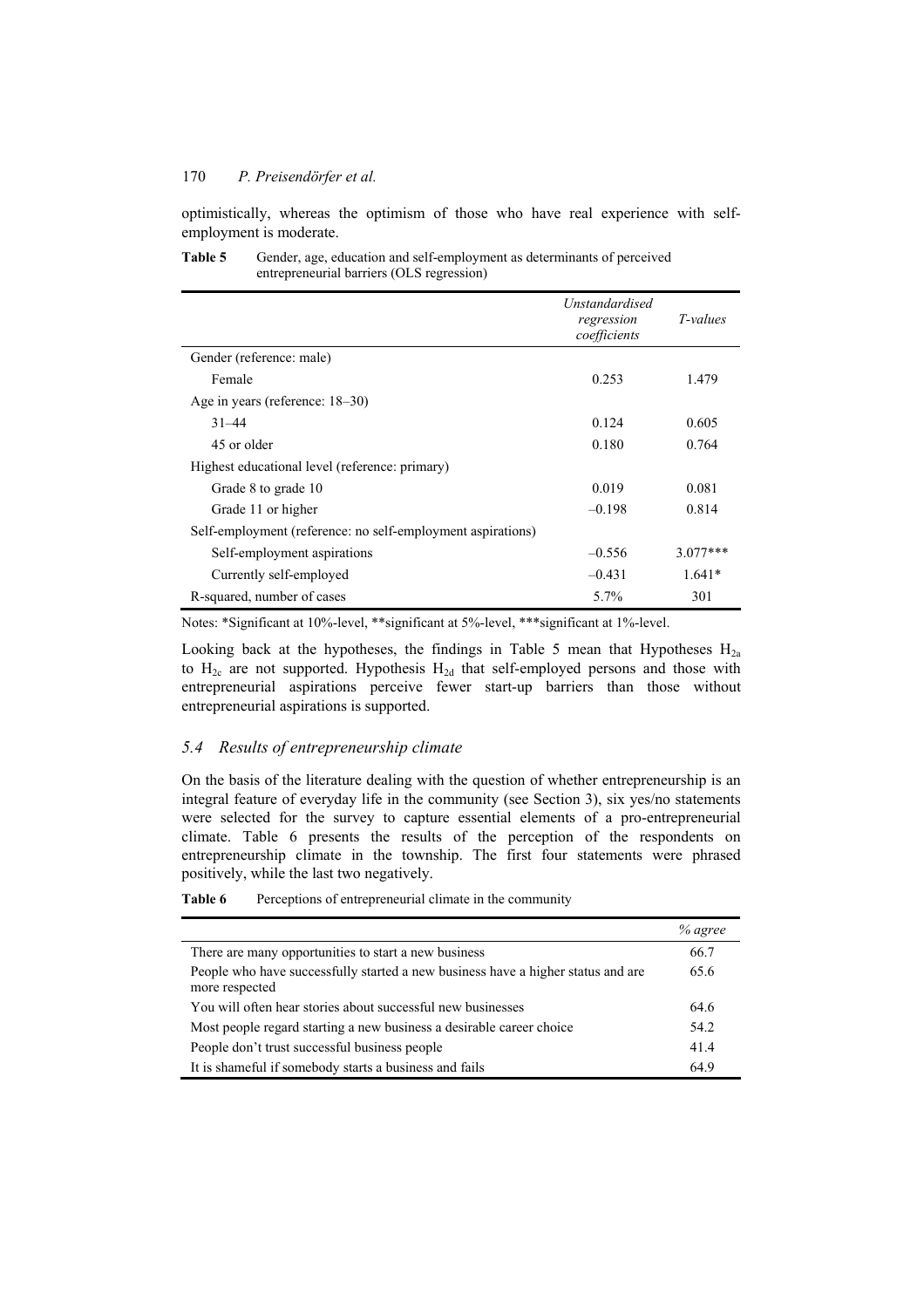The table shows that about two thirds of the respondents agreed that there are many opportunities in the community to start a new business, that successful business founders have a higher status in the community, and that people often tell stories about successful new businesses. This indicates a positive entrepreneurship climate. However, fewer agree that the residents of the community consider starting a new business as a desirable career choice (54% agreement). This indirectly supports the finding shown in Table 4 that the respondents seem to prefer being employed in the labour market. Furthermore, there is considerable distrust of successful businessmen/women (41%) and social disapproval of those who started a business and had failed (65%). Overall, this points to an entrepreneurial climate which is ambivalent and ambiguous – positive on the surface, with several critical negative elements.

For a summary measure of the perceived entrepreneurial climate in the community, the six statements of Table 6 were combined to an additive index (ranging from 0 to 6). Thereby, an 'agree'-answer to the first four statements and a 'disagree'-answer to the remaining statements were categorised as indicating a pro-entrepreneurial climate. Based on this index, the authors tested through a regression model whether gender, age, education and entrepreneurial activity/aspirations yield an influence on the perceived entrepreneurial climate. The results appear on Table 7.

|                                                             | <b>Unstandardised</b><br>regression<br>coefficients | <i>T</i> -values |
|-------------------------------------------------------------|-----------------------------------------------------|------------------|
| Gender (reference: male)                                    |                                                     |                  |
| Female                                                      | $-0.087$                                            | 0.520            |
| Age in years (reference: 18–30)                             |                                                     |                  |
| $31 - 44$                                                   | 0.401                                               | 1.978**          |
| 45 or older                                                 | 0.223                                               | 0.972            |
| Highest educational level (reference: primary)              |                                                     |                  |
| Grade 8 to grade 10                                         | $-0.020$                                            | 0.086            |
| Grade 11 or higher                                          | 0.105                                               | 0.440            |
| Self-employment (reference: no self-employment aspirations) |                                                     |                  |
| Self-employment aspirations                                 | 0.312                                               | 1.758*           |
| Currently self-employed                                     | 0.137                                               | 0.536            |
| R-squared, number of cases                                  | $2.4\%$                                             | 294              |

**Table 7** Gender, age, education and self-employment as determinants of the perceived entrepreneurial climate in the community (OLS regression)

Notes: \*Significant at 10%-level, \*\*significant at 5%-level, \*\*\*significant at 1%-level.

The foremost conclusion that can be drawn from the table is that gender, age and level of education do not make much difference. The explained variance of the regression model is very low (not more than 2%). Gender and education are irrelevant, and with regard to age, the middle age group perceives a more pronounced entrepreneurial climate in the community. This contradicts our hypothesis  $H_{3b}$  which expected the youth to perceive a more favourable entrepreneurship climate in the community. Nevertheless, the respondents who declare self-employment aspirations tend to perceive a better entrepreneurial climate in the community. A certain disillusion, however, is that the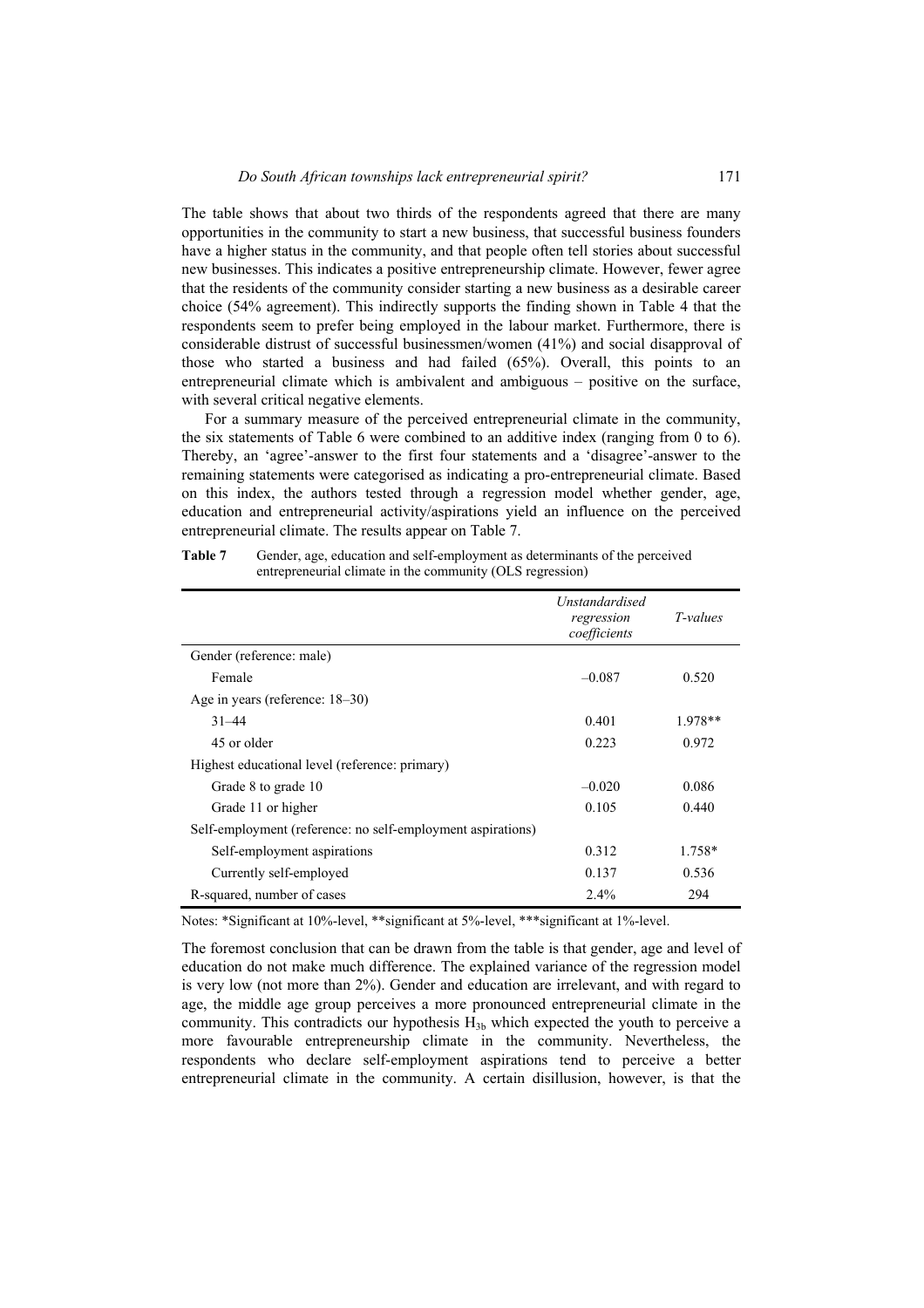currently self-employed respondents do not perceive the entrepreneurial climate being more favourable. An inspection of the single items constituting the climate index reveals that the currently self-employed agree less often than the other two groups with the statement that people who have successfully started a new business have a higher social status and are respected more in the community (51% agreement of the currently self-employed, 70% of the self-employment aspirants, and 65% of those without self-employment aspirations). This item is responsible for the insignificant influence of self-employment activity on the index of the entrepreneurship climate.

The hypotheses can be summarised as follows: Hypotheses  $H_{3a}$  to  $H_{3c}$  are not confirmed, but hypothesis  $H_{3d}$  finds a partial confirmation in the form that the self-employment aspirants perceive a community climate that is more in favour of entrepreneurship.

#### *5.5 Results of cultural factors*

Six statements were used in the survey to explore general socio-cultural orientations that may be important for the current state and the future of entrepreneurship in South African township communities. The results are summarised in Table 8.

| Table 8 |  | General cultural perceptions and values |  |
|---------|--|-----------------------------------------|--|
|---------|--|-----------------------------------------|--|

|                                                                                   | % agree |
|-----------------------------------------------------------------------------------|---------|
| In the long run, hard work usually leads to a better life                         | 91.2    |
| I believe that people who are successful were lucky rather than worked hard       | 17.3    |
| Competition is good as it stimulates people to work hard and develop new ideas    | 71.7    |
| It is fair that a more productive secretary earns more than a less productive one | 44.3    |
| Most people can be trusted                                                        | 5.5     |
| Most of the time people try to be helpful                                         | 18.8    |

The table illustrates that 91% of the respondents were convinced that 'hard work' pays off, i.e., normally contributes to a better life. Conversely, only 17% believed that people who are successful were lucky rather than hard-working. These percentages signal a high legitimacy of the achievement principle and are basically in line with the spirit of an entrepreneurial economy. The same applies to the social approval of competition. 72% of the respondents regarded competition as 'good' because it initiates hard work and induces innovative ideas. To further explore whether the respondents support the achievement principle, they were presented with the following scenario: 'Imagine two secretaries, of the same age, doing practically the same job. One finds out that the other earns considerably more than she does. The better paid secretary, however, is quicker, more efficient and more reliable at her job. In your opinion, is it fair or not that one secretary is paid more than the other?' Only 44% of the respondents regarded it as fair that the more efficient and reliable secretary gets paid more. This answer is in line with what one would regard as having an entrepreneurial mind-set that affords financial compensation based on productivity.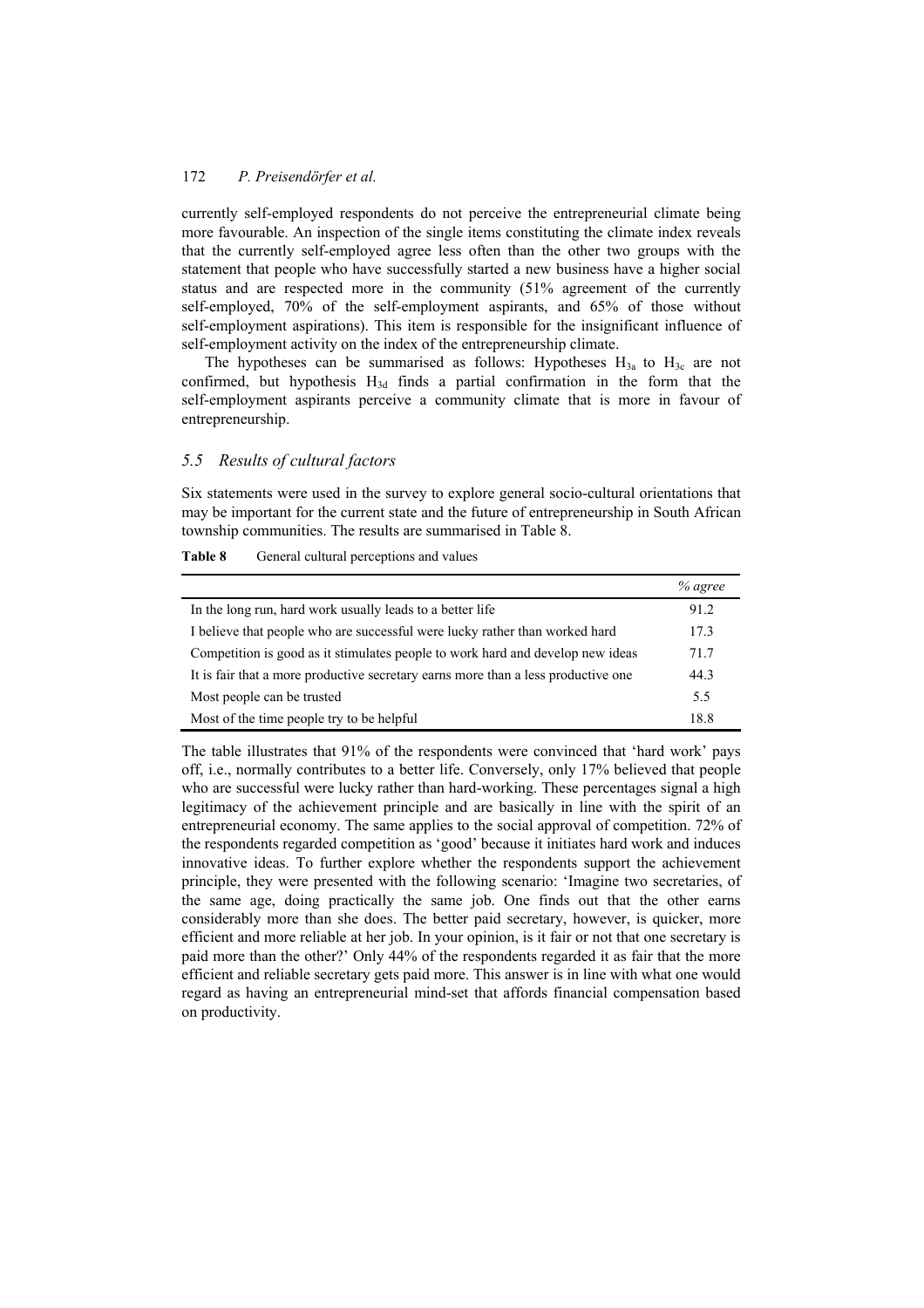Undoubtedly the most critical finding in Table 8 concerns the level of interpersonal trust. Referring to a question often used in international surveys (Delhey and Newton, 2005; Newton, 2001), the respondents were asked: 'Generally speaking, would you say that most people can be trusted, or that you need to be very careful in dealing with people?' Only 6% of the respondents answered that most people can be trusted, while 94% believe that one has to be very careful. This indicates a very low level of personal trust. If previous literature is right in postulating that 'trust is significant for all forms of entrepreneurial activity' [Troilo, (2010), p.129; Kwon et al., 2013; Scanner, 1997], then the general economic outlook and the entrepreneurial future of the township communities is not positive, and it seems that a substantial change of the people's 'world view' is necessary. To extend upon the trust factor, the respondents were required to indicate whether they think that most of the time the people try to be helpful, or that they look for their own benefits. Again, the view of the 'fellow citizens' was not very positive. Only 19% of the respondents believed that other people are trying to be helpful, while 81% suspected that they are looking primarily after their own benefits. It is a challenge to explain the very low level of trust and perceived helpfulness observed in the survey. Since the results in such a pronounced pattern were unexpected, it is important not to draw ad-hoc speculations about possible reasons and consequences. Nevertheless, the low trust finding for the context of South African townships strongly supports the Alesina and La Ferrara (2002) hypotheses described above (see Section 3).

Once more again, in the following step the authors were interested in whether gender, age, educational level and self-employment activity/ambitions showed significant influence on the pattern of pro-entrepreneurial cultural perceptions and values. To enable this analysis, an additive index of pro-entrepreneurship values referring to the six items of Table 8 was constructed. This index attributed pro-entrepreneurial values to a person when he/she agreed with items 1, 3, 4, 5 and 6 and disagreed with item 2. The results of a regression model with this index as dependent variable are documented in Table 9.

According to this regression model, men and women do not differ with respect to their general cultural values. With increasing age, pro-entrepreneurial values are significantly more widespread. This contradicts Hypothesis H<sub>4b</sub> which assumed a relationship being the opposite. In line with the authors' prediction, the respondents with a higher level of schooling articulated more support for pro-entrepreneurial values. Finally, and again not in accordance with the hypothesis, self-employment activity and self-employment aspirations do not yield the expected positive effects. A detailed look at the single items of the entrepreneurial value index revealed that those currently selfemployed and those with self-employment aspirations are less often in favour of competition ('Competition is good. It stimulates people to work hard and develop new ideas') than those without self-employment aspirations (66% agreement of the currently self-employed, 64% of the self-employment aspirants, and 81% of those without self-employment aspirations). At first glance it seems plausible that those directly involved in entrepreneurial activities do not like competition because they are the ones who bear the burden of competition. Competition is, however, an essential element of an entrepreneurial economy. Therefore, it can be inferred that many township entrepreneurs have evidently not fully internalised the broader 'message' of entrepreneurship.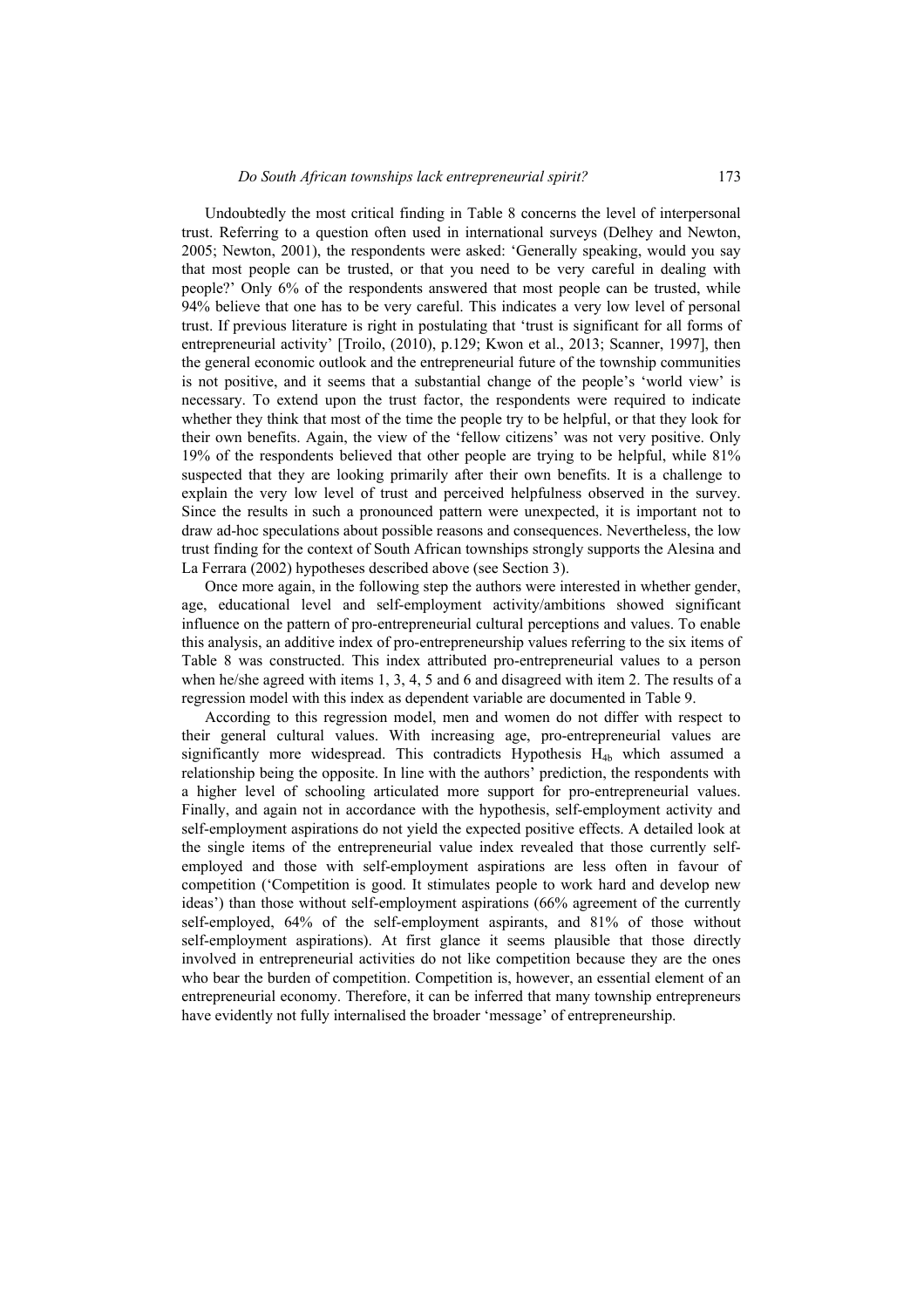| Table 9 | Gender, age, education and self-employment as determinants of general cultural |
|---------|--------------------------------------------------------------------------------|
|         | perceptions and values supportive to entrepreneurship (OLS regression)         |

|                                                             | <b>Unstandardised</b><br>regression<br>coefficients | <i>T-values</i> |
|-------------------------------------------------------------|-----------------------------------------------------|-----------------|
| Gender (reference: male)                                    |                                                     |                 |
| Female                                                      | $-0.144$                                            | 1.157           |
| Age in years (reference: $18-30$ )                          |                                                     |                 |
| $31 - 44$                                                   | 0.201                                               | 1 346           |
| 45 or older                                                 | 0.427                                               | $2.491**$       |
| Highest educational level (reference: primary)              |                                                     |                 |
| Grade 8 to grade 10                                         | 0.342                                               | $2.010**$       |
| Grade 11 or higher                                          | 0.807                                               | $4.540***$      |
| Self-employment (reference: no self-employment aspirations) |                                                     |                 |
| Self-employment aspirations                                 | $-0.104$                                            | 0.791           |
| Currently self-employed                                     | $-0.166$                                            | 0.872           |
| R-squared, number of cases                                  | 7.9%                                                | 299             |

Notes: \*Significant at 10%-level, \*\*significant at 5%-level, \*\*\*significant at 1%-level.

Besides the important descriptive empirical findings shown in Table 8, the test of the hypotheses yielded the following result: Hypotheses  $H4_a$ ,  $H4_b$  and  $H4_d$  have to be rejected, whereas hypothesis  $H_{4c}$  is confirmed by the survey data.

#### **6 Conclusions**

Based on the results of this study, there seems to be no clear answer to the question of whether there is a lack of entrepreneurial spirit in South African townships. Of importance is that participation in entrepreneurial activities is higher than expected. However, almost all of the entrepreneurship activities in the township are informal, operating on a very small scale, and primarily driven by economic necessity and the need for survival. Contrary to beliefs, the aspirations to start a business in the future are also surprisingly high. Further indications of a pro-entrepreneurial spirit are provided by the favourable responses regarding opportunities to start a business, the high social status associated with business founders, and the exchange of stories about successful new businesses in everyday conversation. Moreover, black South Africans believe in 'hard work' and in the economic value of competition.

Township respondents perceive severe barriers preventing them from starting a business. The most important factors seen and declared as barriers are restricted financial resources, complex administrative procedures, and a lack of business skills and education. A significant result in this study is that most township inhabitants seem to prefer employment in the labour market above starting their own business. Those who initiate a new business also risk social disapproval if they fail, and some distrust if they are (too) successful. It seems that many township inhabitants do not accept the general principle that financial rewards in the workplace should be based on productivity. A further and probably the most noteworthy finding is that there is a 'culture of distrust' in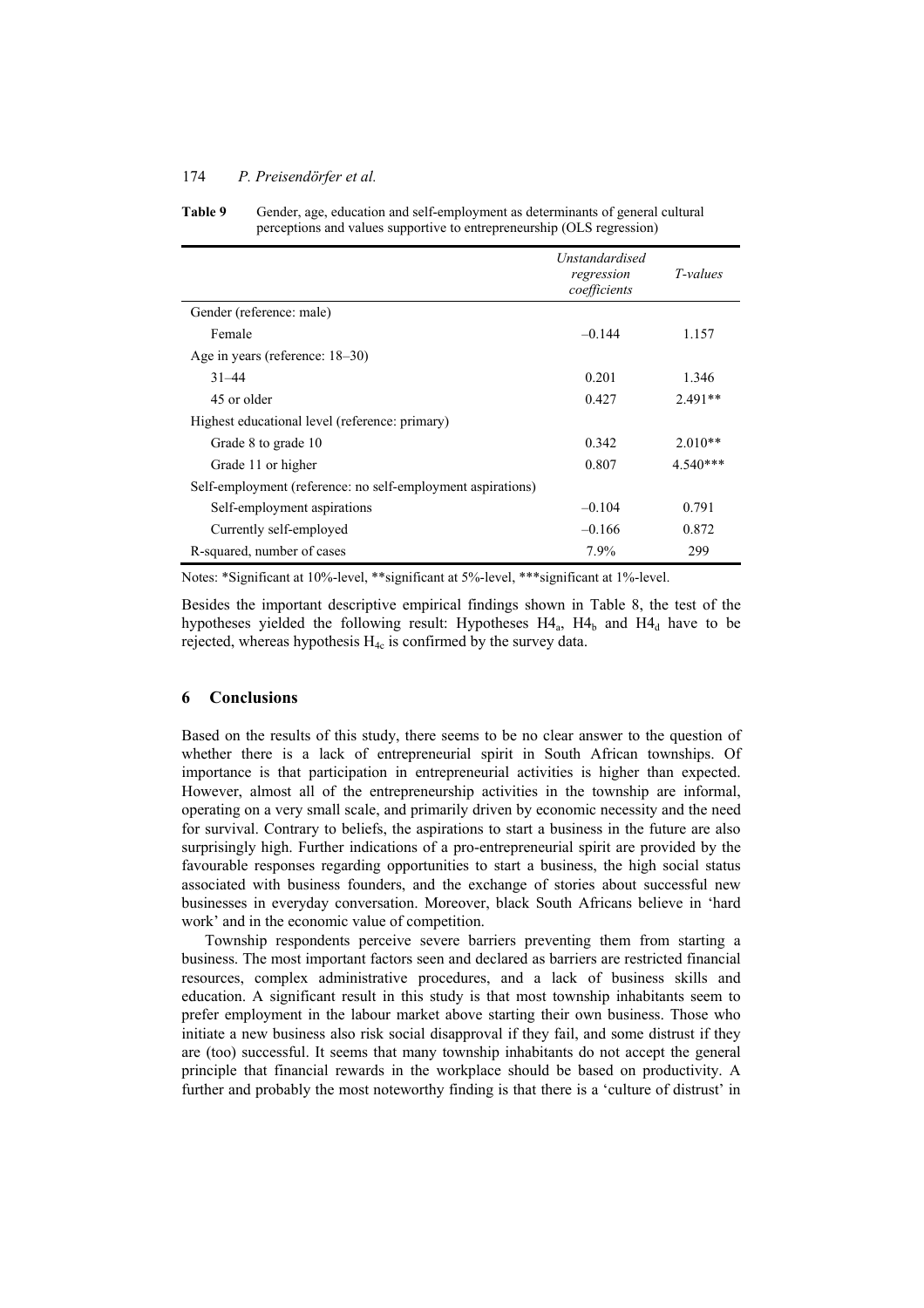the township. The respondents are convinced that they cannot trust others and need to be very careful in everyday interactions. Fellow citizens are seen as uncooperative and primarily focused on their own benefit. Based on the latter mind-set, successful entrepreneurial activity and a prosperous economic life in general are difficult to achieve. The finding of a 'low trust culture' is surprising in view of the so-called ubuntu culture which is or at least has been a traditional feature of interpersonal behaviour of the black population of South Africa.

To conclude, black South Africans seem to have an ambivalent attitude toward entrepreneurship. There are both favourable and unfavourable elements in the moral evaluation of and the subjective affinity to entrepreneurship. This peculiar combination of partly inconsistent elements would be worthy of further research and detailed elaboration. Since the survey was confined to a single township, it would be unwise to generalise the results. Nevertheless, there are no obvious reasons why Walmer Township should have specific characteristics that may be unique compared to other South African townships.

The results of this study may be helpful to guide a public policy to promote entrepreneurship in South African townships. Some findings point to a positive entrepreneurial climate and, therefore, do not need further intervention. On the other hand, the findings indicate some aspects that display anti-entrepreneurial tendencies that may need intervention. Most of the necessary changes will take time and cannot be expected to be implemented in the short term. Although black South Africans have become familiar with rapid socio-economic changes in the past two decades, cultural perceptions such as their 'world view' of distrust and uncooperative behaviour of fellow citizens are socially embedded and not easy to influence.

#### **Acknowledgements**

This article has been written as part of the research project 'Entrepreneurship in Disadvantaged Black Communities – A Case Study of the Walmer Township, Port Elizabeth, South Africa'. The project was directed by Peter Preisendörfer (Johannes Gutenberg-University of Mainz, Mainz, Germany) and Frans Bezuidenhout (North-West University, Vanderbijlpark, South Africa), and has been funded by the German Science Foundation (DFG Project No PR 237/5-1) and the South African National Research Foundation (NRF Project No 65957).

#### **References**

- Adam, K. (1997) 'The politics of redress: South African style affirmative action', *Journal of Modern African Studies*, Vol. 35, No. 2, pp.231–249.
- Alesina, A. and La Ferrara, E. (2002) 'Who trusts others?', *Journal of Public Economics*, Vol. 85, No. 2, pp.207–234.
- Audretsch, D.B., Keilbach, M.C. and Lehmann, E.E. (2006) *Entrepreneurship and Economic Growth*, Oxford University Press, Oxford.
- Babo, M. (2005) *Das Klein-und Mittelunternehmertum in Südafrika nach dem Ende der Apartheid. Entstehung und Entwicklungspotentiale des nichtweißen Unternehmertums*, Logos, Berlin.
- Bates, T. (1990) 'Entrepreneur human capital inputs and small business longevity', *Review of Economics and Statistics*, Vol. 72, No. 4, pp.551–559.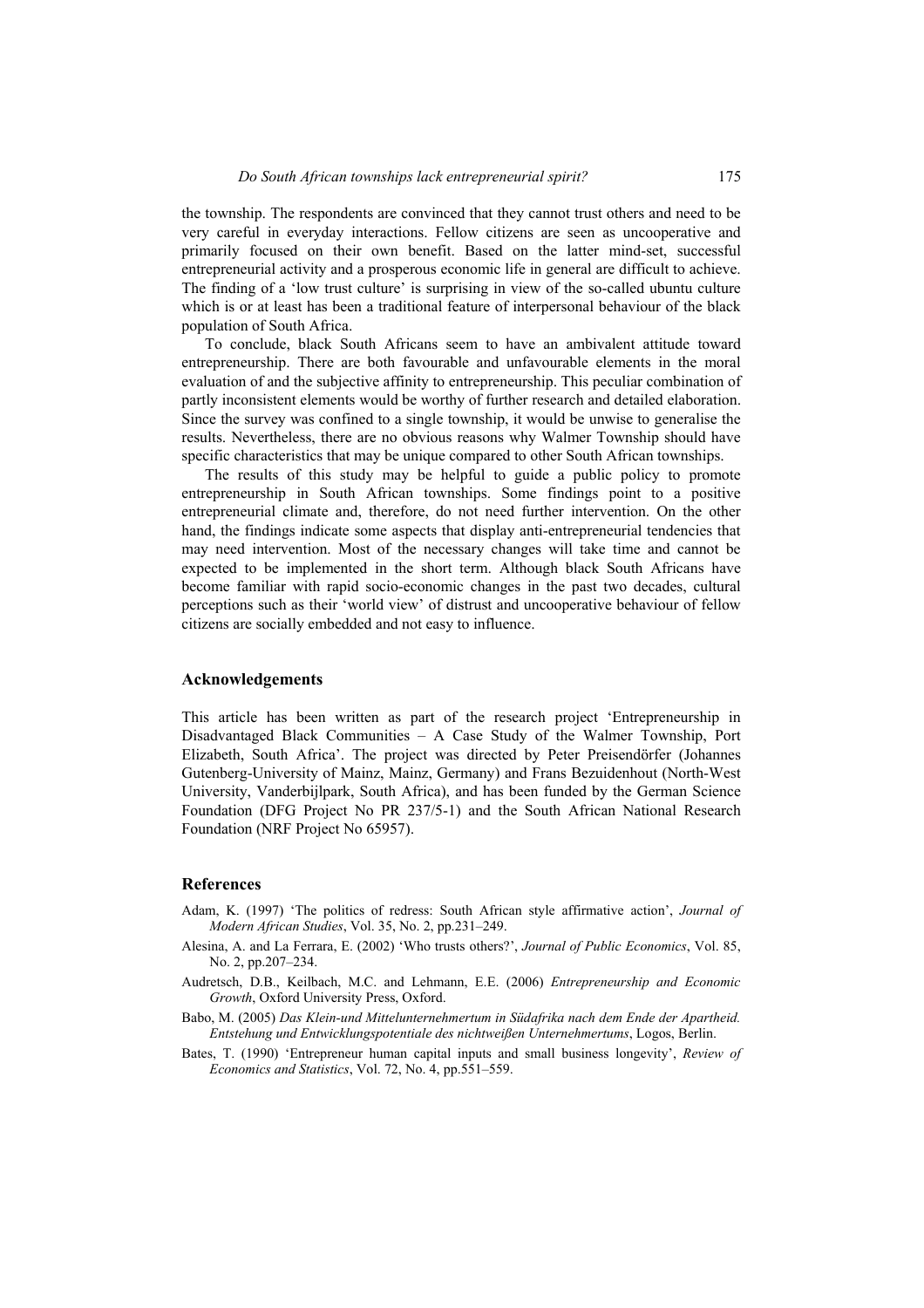- Baughn, C.C. and Neuperk, K.E. (2003) 'Culture and national conditions facilitating entrepreneurial start-ups', *Journal of International Entrepreneurship*, Vol. 1, No. 3, pp.313–330.
- Birch, D.L. (1987) *Job Creation in America*, Free Press, New York.
- Bradford, W.D. (2007) 'Distinguishing economically from legally formal firms: targeting business support to entrepreneurs in South Africa's townships', *Journal of Small Business Management*, Vol. 45, No. 1, pp.94–115.
- Brüderl, J., Preisendörfer, P. and Ziegler, R. (2007) *Erfolgschancen neugegründeter Betriebe*, 3rd ed., Duncker and Humblot, Berlin.
- Brüderl, J., Preisendörfer, P. and Ziegler, R. (1992) 'Survival chances of newly founded business organizations', *American Sociological Review*, Vol. 57, No. 2, pp.227–242.
- Bureau, S. and Fendt, J. (2011) 'Entrepreneurship in the informal economy: why it matters', *International Journal of Entrepreneurship and Innovation*, Vol. 12, No. 2, pp.85–94.
- Co, M.J. (2003) 'A socio-cultural explanation of black entrepreneurship in South Africa', *South African Journal of Business Management*, Vol. 34, No. 4, pp.35–43.
- Coleman, J.S. (1990) *Foundations of Social Theory*, Belknap Press, Cambridge.
- Davidsson, P. (1995) 'Culture, structure and regional levels of entrepreneurship', *Entrepreneurship and Regional Development*, Vol. 7, No. 1, pp.41–62.
- Davidsson, P. and Honig, B.L. (2003) 'The role of social and human capital among nascent entrepreneurs', *Journal of Business Venturing*, Vol. 18, No. 3, pp.301–331.
- Delhey, J. and Newton, K. (2005) 'Predicting cross-national levels of social trust: global pattern or nordic exceptionalism?', *European Sociological Review*, Vol. 21, No. 4, pp.311–327.
- Douglas, E.J. and Shepherd, D.A. (2002) 'Self-employment as a career choice: attitudes, entrepreneurial intentions, and utility maximization', *Entrepreneurship Theory & Practice*, Vol. 26, No. 3, pp.81–90.
- Global Entrepreneurship Monitor (GEM) (2013) [online] http://www.gemconsortium.org/ (accessed 25 November 2013).
- Gimeno, J., Folta, T.B., Cooper, A.C. and Woo, C.Y. (1997) 'Survival of the fittest? Entrepreneurial human capital and the persistence of underperforming firms', *Administrative Science Quarterly*, Vol. 42, No. 4, pp.750–783.
- Guiso, L., Sapienza, P. and Zingales, L. (2006) 'Does culture affect economic outcomes?', *Journal of Economic Perspectives*, Vol. 20, No. 2, pp.23–48.
- Gurtoo, A. and Williams, C.C. (2009) 'Entrepreneurship and the informal sector: Lessons from India', *International Journal of Entrepreneurship and Innovation*, Vol. 10 No. 1, pp.55-62.
- Hébert, R.F. and Link, A.N. (1989) 'In search of the meaning of entrepreneurship', *Small Business Economics*, Vol. 1, No. 1, pp.39–49.
- Hechavarria, D.M. and Reynolds, P.D. (2009) 'Cultural norms & business start-ups: the impact of national values on opportunity and necessity entrepreneurs', *International Entrepreneurship and Management Journal*, Vol. 5, No. 4, pp.417–437.
- Henley, A. (2007) 'Entrepreneurial aspiration and transition into self-employment: evidence from British longitudinal data', *Entrepreneurship and Regional Development*, Vol. 19, No. 3, pp.253–280.
- Hessels, J., Van Gelderen, M. and Thurik, R. (2008) 'Entrepreneurship aspirations, motivations, and their drivers', *Small Business Economics*, Vol. 31, No. 3, pp.323–339.
- Hofstede, G., Noorderhaven, N.G., Their, A.R., Uhlaner, L.M., Winterers, A.R.M. and Wildeman, R.E. (2004) 'Culture's role in entrepreneurship', in Ulijn, J. and Bown, T. (Eds.): *Innovation, Entrepreneurship and Culture*, pp.162–203, Edward Elgar, Cheltenham.
- Kirchhoff, B.A. (1994) *Entrepreneurship and Dynamic Capitalism*, Praeger, Westport.
- Klemz, B.R., Boshoff, C. and Mazibuko, N-E. (2006) 'Emerging markets in black South African townships. Small local independently owned versus large national retailers', *European Journal of Marketing*, Vol. 40, Nos. 5–6, pp.590–610.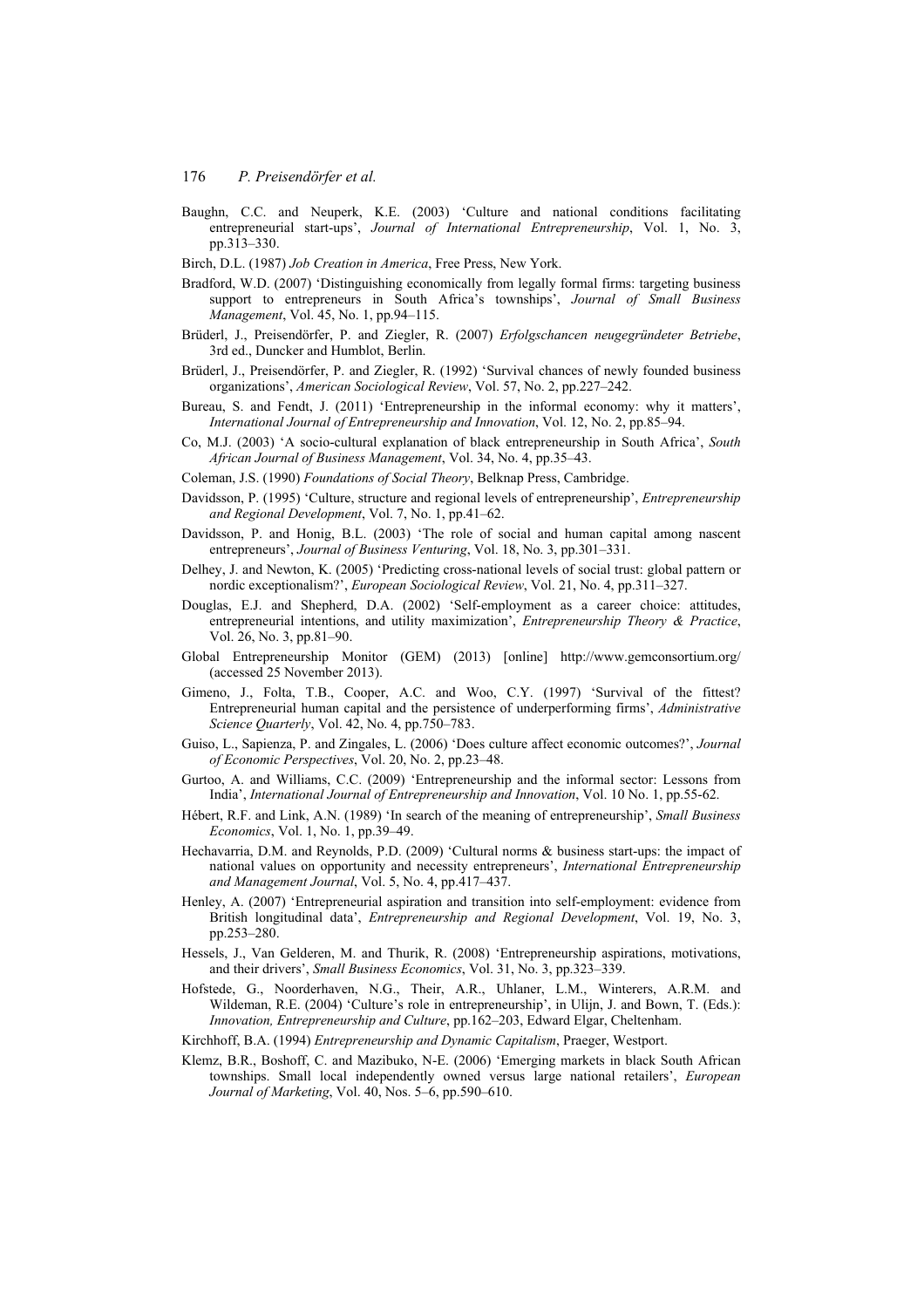- Kwon, S-W., Heflin, C. and Ruef, M. (2013) 'Community social capital and entrepreneurship', *American Sociological Review*, Vol. 78, No. 6, pp.980–1008.
- Maas, G. and Herrington, M. (2006) *Global Entrepreneurship Monitor. South African Executive Report 2006*, University of Cape Town, Graduate School of Business, Cape Town.
- Malagas, H. (2002) *State of Small Business Development in South Africa. Annual Review 2002*, Ntsika Enterprise Promotion Agency, Pretoria.
- Mitchell, B. and Co, M.J. (2007) 'Ethnic entrepreneurship in South Africa: an embedded approach to the study among various ethnic groups', in Dana, L-P. (Ed.): *Handbook of Research on Ethnic Minority Entrepreneurship*, pp.681–706, Edward Elgar, Cheltenham.
- Morris, M.H., Leyland, F.P. and Berthon, P. (1996) 'Entrepreneurial activity in the third world informal sector. The view from Khayelitsha', *International Journal of Entrepreneurial Behaviour & Research*, Vol. 2, No. 1, pp.59–76.
- Morris, M.H. and Schindehutte, M. (2005) 'Entrepreneurial values and the ethnic enterprise: an examination of six subcultures', *Journal of Small Business Management*, Vol. 43, No. 4, pp.453–479.
- Newton, K. (1999) 'Social and political trust in established democracies', in Norris, P. (Ed.): *Critical Citizens*, pp.169–187, Oxford University Press, Oxford.
- Newton, K. (2001) 'Trust, social capital, civil society, and democracy', *International Political Science Research*, Vol. 22, No. 2, pp.201–214.
- Pali, L. (2002) *The Contribution of Small and Micro Enterprises to the Economy of the Country: A Survey of Non-VAT-Registered Businesses in South Africa*, Part 1 – Summary and Tables, Statistics South Africa, Pretoria.
- Parker, S.C. (2005) 'The economics of entrepreneurship: what we know and what we don't', *Foundations and Trends in Entrepreneurship*, Vol. 1, No. 1, pp.1–54.
- Parker, S.C. (2009) *The Economics of Entrepreneurship*, Cambridge University Press, Cambridge.
- Preisendörfer, P., Bitz, A. and Bezuidenhout, F.J. (2012) 'In search of black entrepreneurship: why is there a lack of entrepreneurial activity in South African townships?', *Journal of Developmental Entrepreneurship*, Vol. 17, No. 1, pp.1–18.
- Putnam, R.D. (2000) *Bowling Alone. The Collapse and Revival of American Community*, Touchstone, New York.
- Republic of South Africa (2003) *South Africa's Transformation: A Strategy for Broad-Based Black Economic Empowerment*, Government Printer, Pretoria.
- Robertson, M., Collins, A., Medeira, N. and Slater, J. (2003) 'Barriers to start-up and their effect on aspirant entrepreneurs', *Education + Training*, Vol. 45, No. 6, pp.308–316.
- Reynolds, P.D. (1991) 'Sociology and entrepreneurship: concepts and contributions', *Entrepreneurship Theory & Practice*, Vol. 16, No. 2, pp.47–70.
- Scanner, L. (1997) *Trust between Entrepreneurs and External Actors*, Doctoral thesis 67, Department of Business Studies, Uppsala University, Sweden.
- Schultz, T.W. (1982) 'Investment in entrepreneurial ability', *Scandinavian Journal of Economics*, Vol. 82, No. 4, pp.437–448.
- Schumpeter, J.A. (1961) *The Theory of Economic Development*, Oxford University Press, New York.
- Shane, S. (2003) *A General Theory of Entrepreneurship: The Individual-Opportunity Nexus*, Edward Elgar, Cheltenham.
- Statistics South Africa (2013) [online] http://beta2.statssa.gov.za/ (accessed 25 November 2013).
- Stephan, U. (2008) *Culture of Entrepreneurship (C-ENT)/Kultur der Selbständigkeit: Konzeptualisierung und erste Validierung eines Fragebogens zur Erfassung einer unternehmertumsförderlichen Kultur*, Fachbereich Psychologie der Philipps-Universität Marburg, Marburg, Germany.